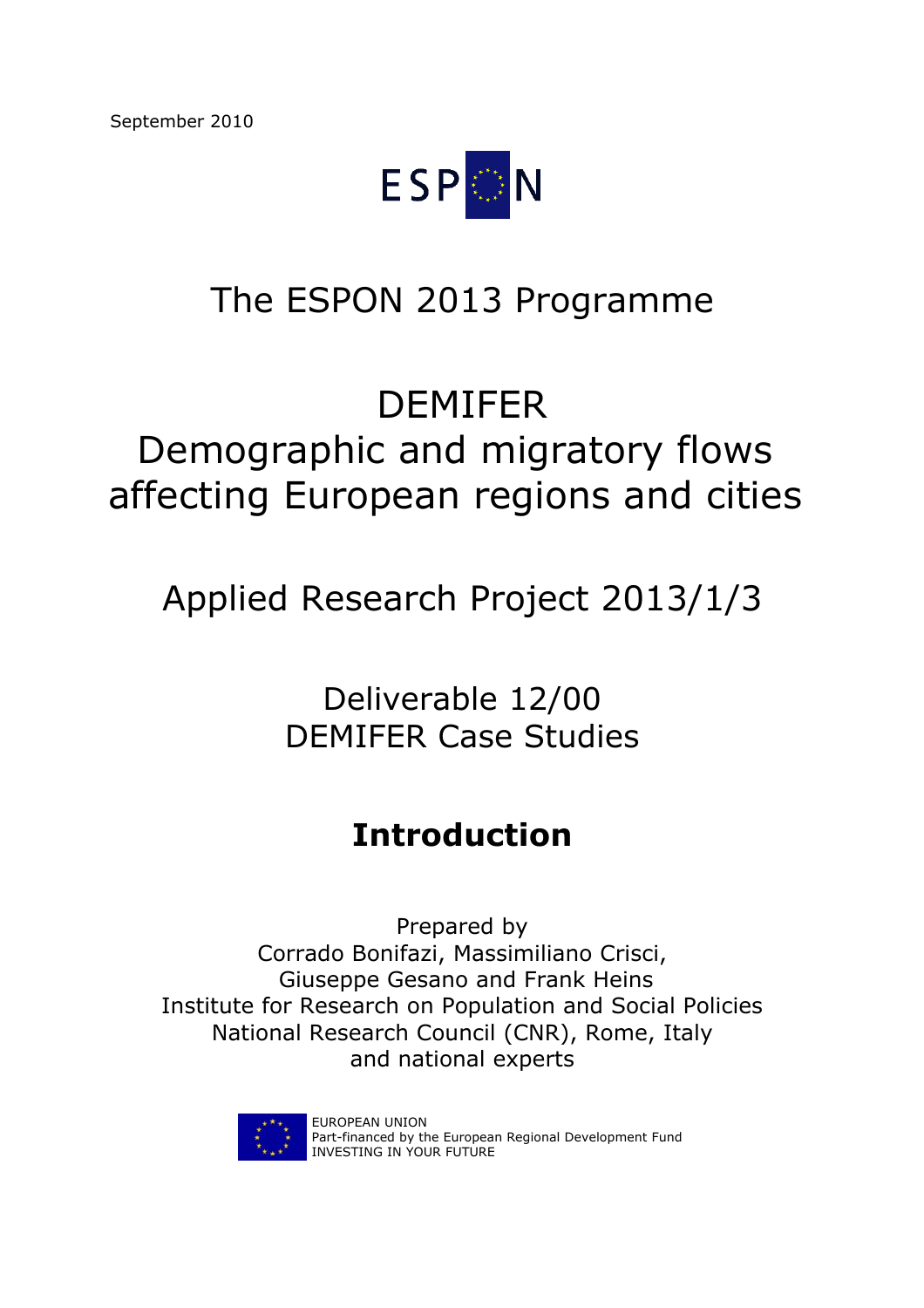This report presents results of an Applied Research Project conducted within the framework of the ESPON 2013 Programme, partly financed by the European Regional Development Fund.

The partnership behind the ESPON Programme consists of the EU Commission and the Member States of the EU27, plus Iceland, Liechtenstein, Norway and Switzerland. Each partner is represented in the ESPON Monitoring Committee.

This report does not necessarily reflect the opinion of the members of the Monitoring Committee.

Information on the ESPON Programme and projects can be found on www.espon.eu

The web site provides the possibility to download and examine the most recent documents produced by finalised and ongoing ESPON projects.

This basic report exists only in an electronic version.

© ESPON & CNR, 2010.

Printing, reproduction or quotation is authorised provided the source is acknowledged and a copy is forwarded to the ESPON Coordination Unit in Luxembourg.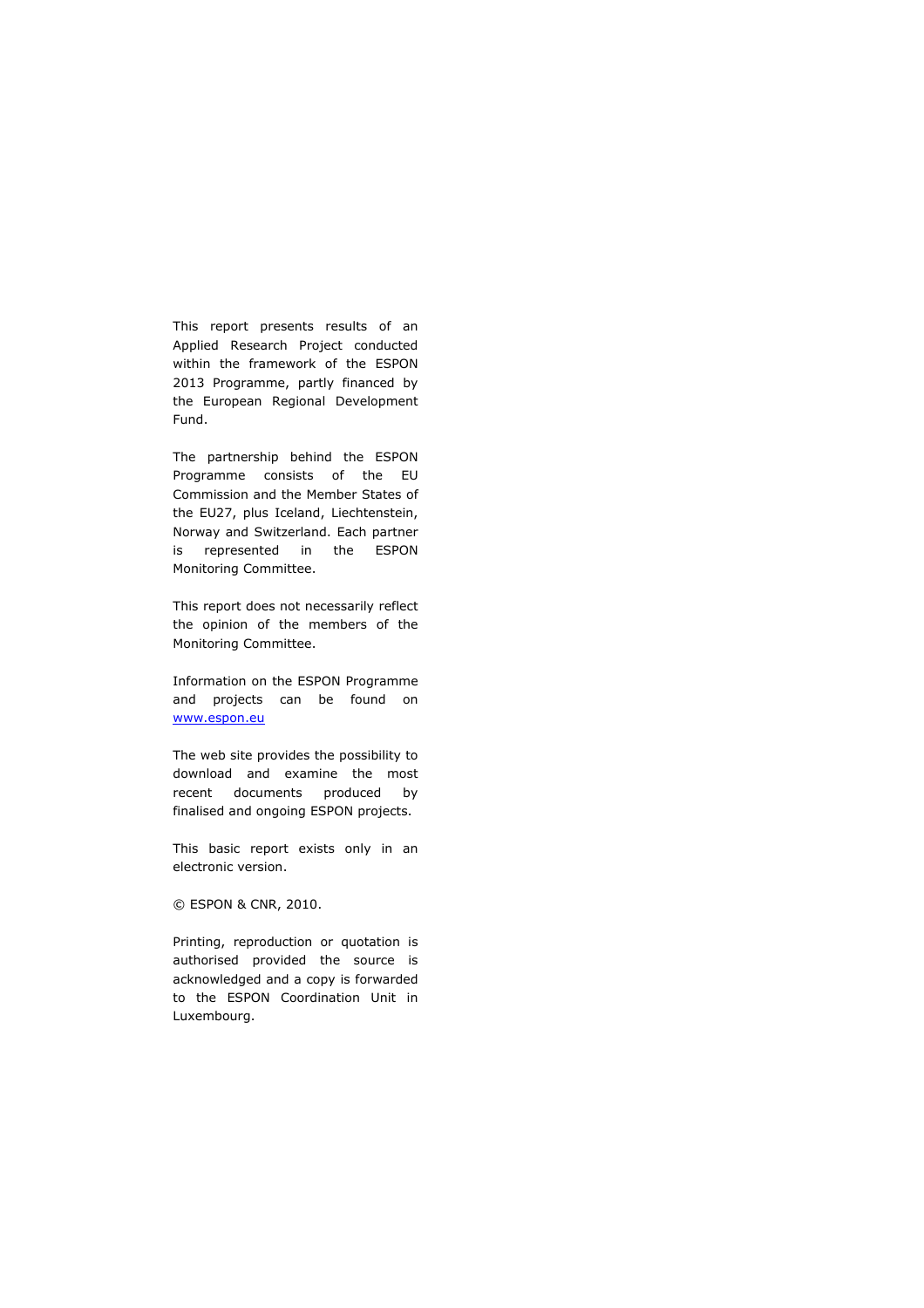## **Table of contents**

| $\mathbf{1}$ .                                                                          |  |
|-----------------------------------------------------------------------------------------|--|
|                                                                                         |  |
|                                                                                         |  |
|                                                                                         |  |
|                                                                                         |  |
|                                                                                         |  |
| 1.6. Economic and social consequences of demographic change 11                          |  |
|                                                                                         |  |
| 1.8. The results of DEMIFER scenarios in the case study areas 12                        |  |
|                                                                                         |  |
|                                                                                         |  |
| Case study 2: Euro Standard in München and its region - Oberbayern (DE21)  14           |  |
| Case study 3: Challenge of decline in Eastern Germany - Mecklenburg-Vorpommern          |  |
|                                                                                         |  |
| Case study 4: Challenge of decline in the Southern Ruhr area - Arnsberg (DEA5) 15       |  |
|                                                                                         |  |
| Case study 6: Thessalia - 'Challenge of decline' poorly faced by immigration (GR14)  16 |  |
| Case study 7: The Piemonte Region - 'Challenge of ageing' and immigration (ITC1)  17    |  |
|                                                                                         |  |
| Case study 9: The Romanian Macroregion 2 - A Challenge for the European Regional        |  |
| Development (Nord-Est RO21 and Sud-Est RO22 Regions)  18                                |  |
| Case study 10: Sydsverige - 'Euro standard' in a cross-border region (SE22)  18         |  |
|                                                                                         |  |
|                                                                                         |  |
| Annex I - The case study areas (NUTS2 regions) and their NUTS3 regions and/or more      |  |
|                                                                                         |  |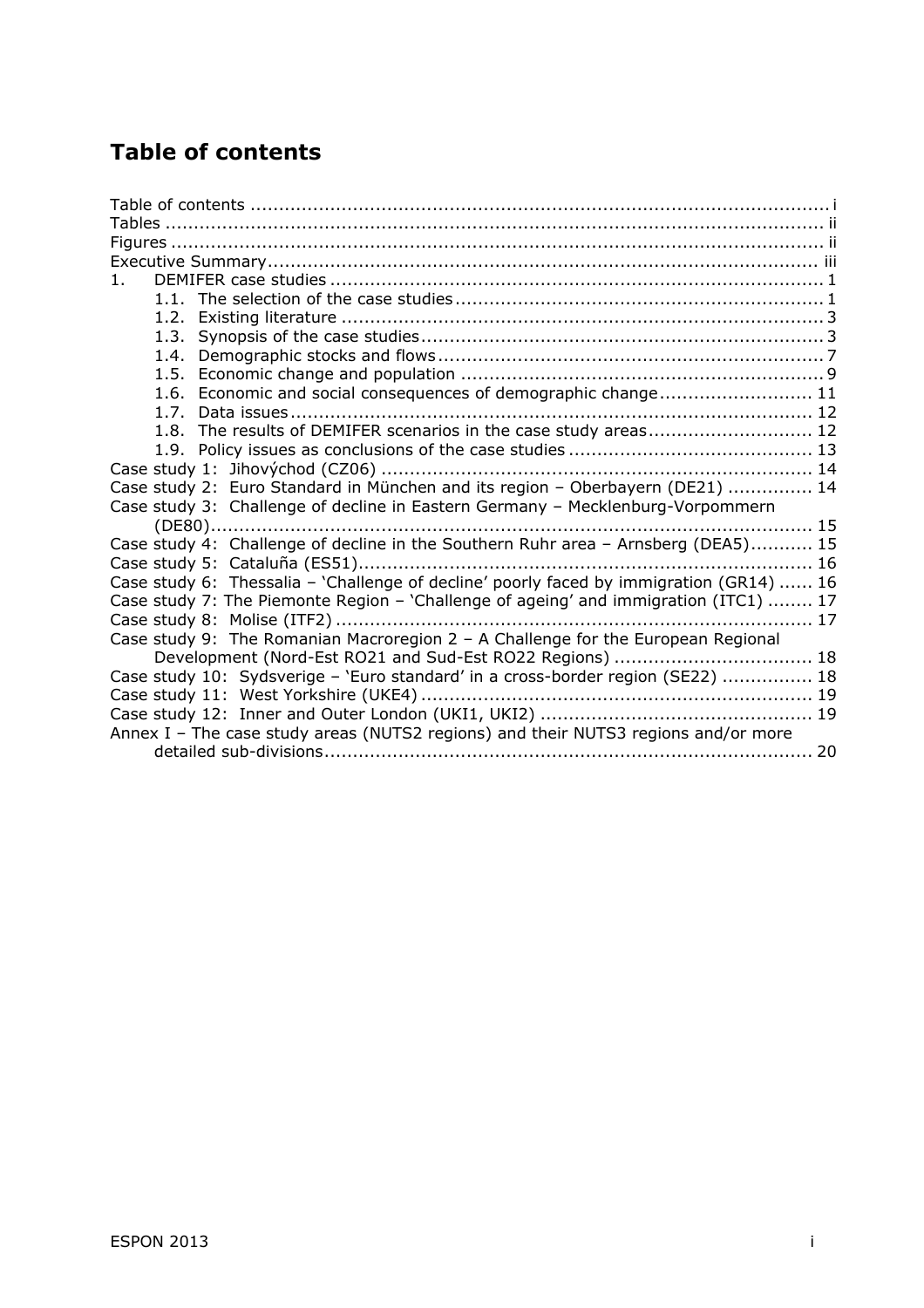## **Tables**

| Table 3 Population change in the case study areas 1993-2025 for different policy |  |
|----------------------------------------------------------------------------------|--|

## **Figures**

| Figure 3 Unemployment and population change in the NUTS3 regions of the case          |
|---------------------------------------------------------------------------------------|
| Figure 4 An example of changes in the labour force: the Piemonte region 2001-2008  11 |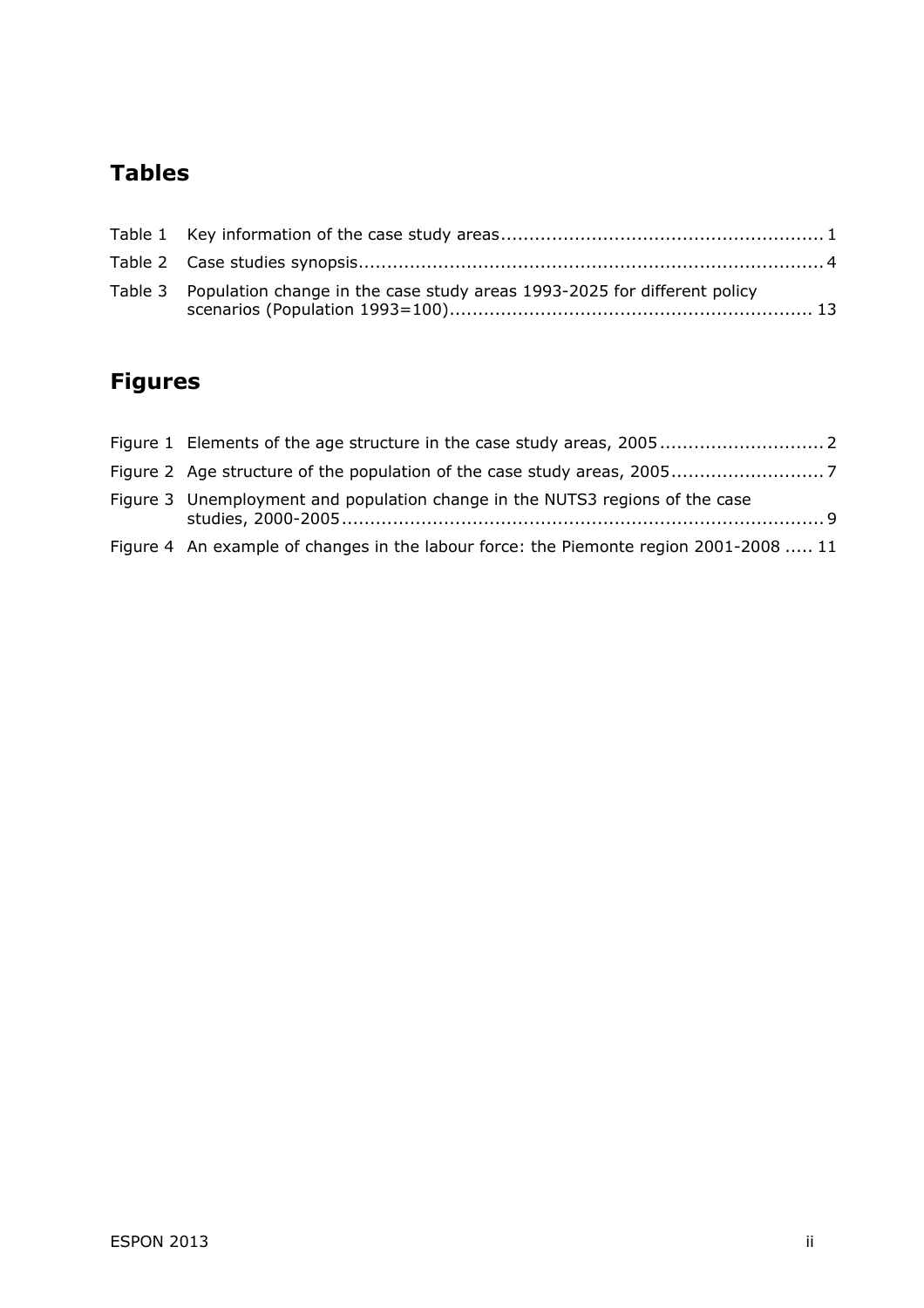## **Executive Summary**

The case studies aim to improve the knowledge on and the understanding of demographic and migratory flows at the regional and local level. They focus on internal and international migration as the component with stronger links to the regional socio-economic situation and dynamics. In addition, in the case studies the output of the policy oriented activities of the DEMIFER project are translated into specific regional settings.

The specific research questions and the specific aims of the case studies are:

- How are demographic and migratory flows affecting the entire case study area, its regional subdivisions and its cities?
- How do demographic change and migratory movements bring about population change – growth or decline –, population ageing and ageing of the working age population?
- What are the factors of attraction or the causes of interregional and international migration at the regional level?
- Is information regarding the skill level of interregional, intra EU and international migrants available?
- What are the economic and social consequences of migratory flows in the case study area, or, more in general, what are the links between 'demography' and 'economy' in the case study areas?

The focus of the case studies is on the description of the socio-demographic structure, demographic and interregional and international migratory processes and their economic and social consequences. The sustainability of the demographic system and the migration process – migration gains and migration losses - at the sub-regional level are considered in all case studies. The interdependence in the urban areas and between the urban areas and their hinterland is highlighted.

The key findings of the case studies are the following:

- During the last decade international net migration is closely linked to the economic performance of the region: the economically most dynamic case study areas satisfied their labour force demand through immigration.
- Areas with low population density attract in general less interregional and international immigrants.
- Internal migration flows play in most cases a minor role, however, growth in Oberbayern is fuelled by interregional migration.
- Alternative forms of internal and international mobility commuting play an increasing role. These forms of mobility are hardly documented in official statistics.
- Low economic performance leads to an acceleration of population decline and demographic ageing.
- Economic effects of the ageing of the population and the working age population are hardly felt in the economic well-off areas.
- Areas with a well performing research and development sector of the economy attract more migrants. But the information available regarding the level of qualification and education of migrants is scarce.
- Immigrants are predominantly employed in low paying and menial jobs. This occurs independently from the level of education of the foreign employee.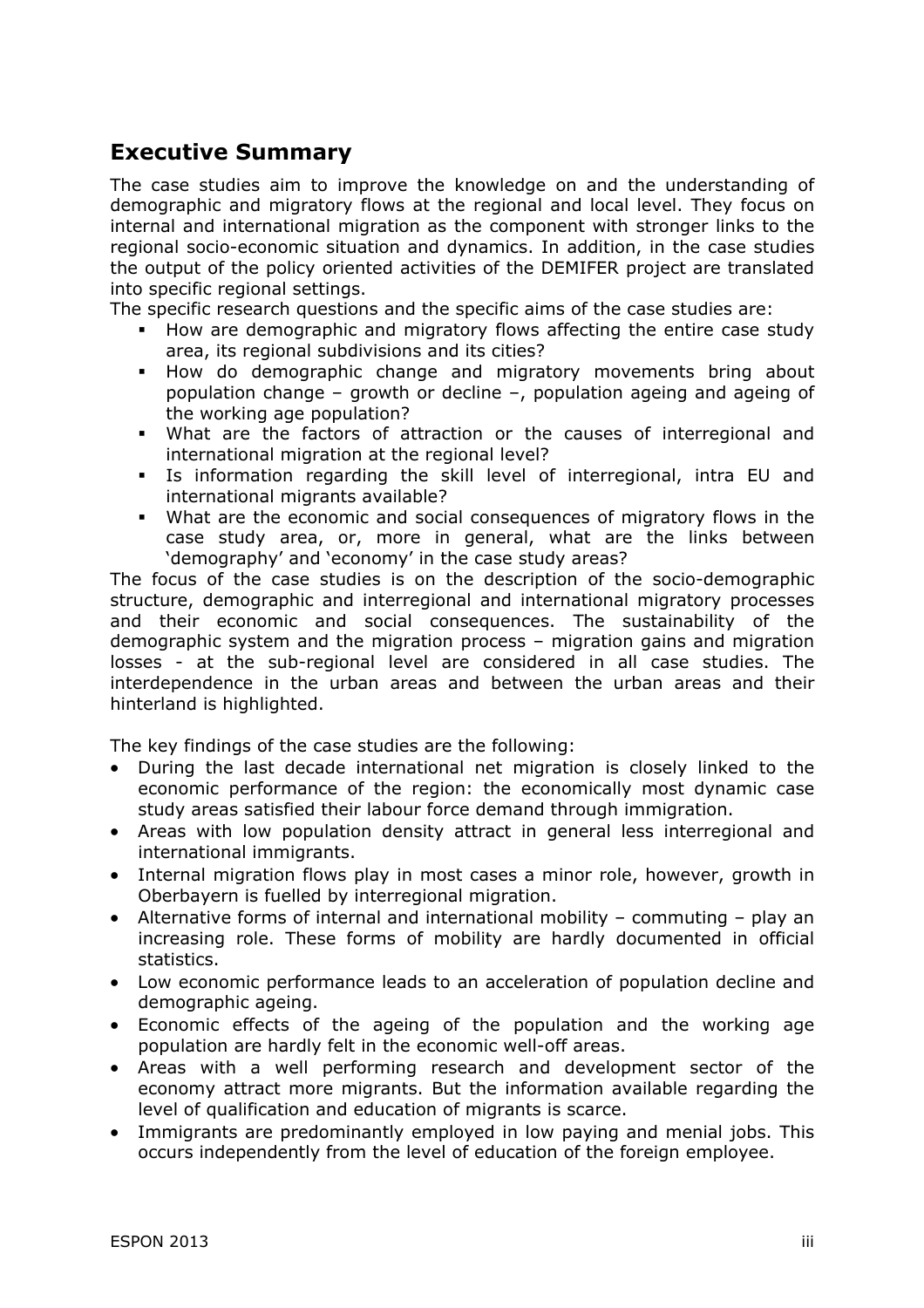- The observations at the local level indicate in some cases considerable geographic disparities regarding demographic and migratory structures and processes that are not only attributable to categories like urban/rural or central/peripheral, but refer to more complex patterns linked to historic trends and socio-economic differences.
- Demographic and migratory change has to be analysed in the context of the regional and local socio-economic structure and the situation set by the welfare state.
- Even if population ageing does not yet influence economic growth in the economically well-off case study regions, it is not certain that all regions can face up to the challenge of continuous ageing of the total and working age population.
- The results of the policy scenarios would create considerable challenges to the economic and social fabric: housing and integration of immigrants in the growing areas and adaptation to a shrinking population in the areas of population decline.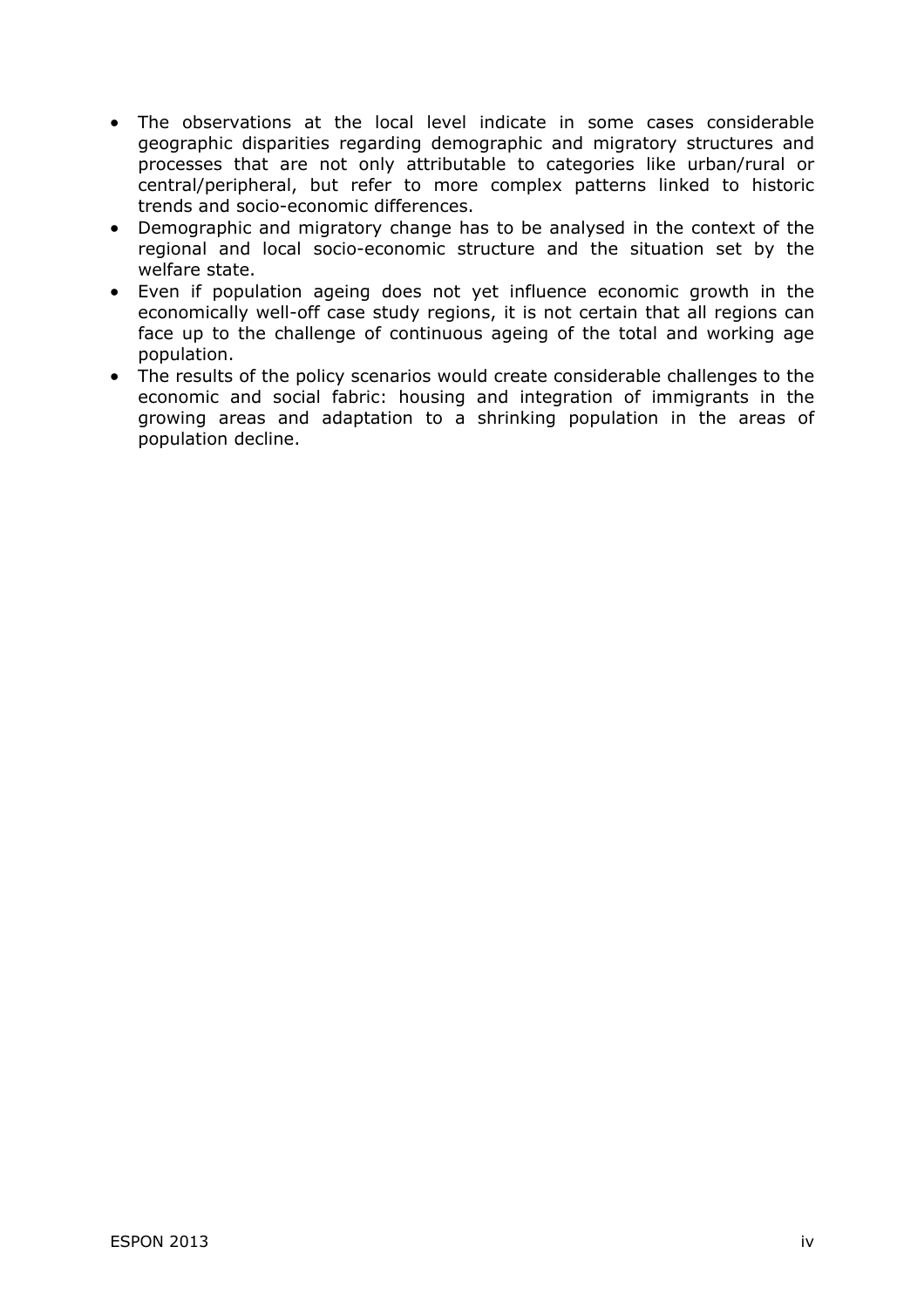### **1. DEMIFER case studies**

#### **1.1. The selection of the case studies**

The selection of the 12 case studies is based on the results of the DEMIFER regional typology of demographic status. From each of the types defined, with the exception of the type 'Overseas', at least one NUTS2 region or a combination of NUTS2 regions was selected. To be representative most case studies were chosen from the NUTS2 regions closest to the centre of the respective typology. Some adjustments to this selection process were made to accommodate specific regional situations. For example, in the case of Germany two NUTS2 regions 'Challenge of Decline' were chosen to represent the two realities of East and West Germany, and in the case of Sweden the NUTS2 region of Sydsverige instead Stockholm was included to allow the study of a cross-border region.

|                                                                                                                      |                                        | Population        |                                  |                               | Natural                                                   | <b>Net</b>                            |                                           |  |
|----------------------------------------------------------------------------------------------------------------------|----------------------------------------|-------------------|----------------------------------|-------------------------------|-----------------------------------------------------------|---------------------------------------|-------------------------------------------|--|
| Case study (main city)                                                                                               | Demographic<br>type                    | Total in<br>1,000 | 20 to 39<br>years<br>2005<br>(%) | and<br>older<br>2005<br>(9/0) | 65 years population<br>change<br>$2001 -$<br>2005<br>$\%$ | migration<br>$2001 -$<br>2005<br>$\%$ | GDP per<br>inhabitant,<br><b>PPS 2007</b> |  |
| 1 Jihovýchod-CZ06 (Brno)                                                                                             | Challenge of<br>Labour Force           | 1,640             | 30.4                             | 14.5                          | $-1.2$                                                    | $-0.6$                                | 17,900                                    |  |
| 2 Oberbayern-DE21 (München)                                                                                          | Euro<br>Standard                       | 4,211             | 28.4                             | 17.1                          | 0.7                                                       | 4.8                                   | 41,000                                    |  |
| Mecklenburg-Vorpommern-DE80<br>3- North-Eastern Germany<br>(Rostock)                                                 | Challenge of<br>Decline                | 1,720             | 25.5                             | 18.7                          | $-2.7$                                                    | $-4.5$                                | 20,200                                    |  |
| Arnsberg-DEA5 - South-eastern<br>4 Ruhr agglomeration (Dortmund<br>and Bochum)                                       | Challenge of<br>Decline                | 3,777             | 25.7                             | 19.3                          | $-2.5$                                                    | $-1.0$                                | 26,500                                    |  |
| 5 Cataluña-ES51 (Barcelona)                                                                                          | Young<br>Potentials                    | 6,784             | 32.2                             | 16.9                          | 2.0                                                       | 17.7                                  | 30,700                                    |  |
| 6 Thessalia-GR14 (Larissa)                                                                                           | Challenge of<br>Decline                | 738               | 27.5                             | 20.1                          | $-1.3$                                                    | 0.4                                   | 17,000                                    |  |
| 7 Piemonte-ITC1 (Torino)                                                                                             | Challenge of<br>Ageing                 | 4,330             | 26.9                             | 22.1                          | $-2.7$                                                    | 8.8                                   | 28,300                                    |  |
| 8 Molise-ITF2 (Campobasso)                                                                                           | Challenge of<br>Decline                | 322               | 27.6                             | 21.8                          | $-3.0$                                                    | 2.1                                   | 19,400                                    |  |
| Nord-Est-RO21 and Sud-Est-<br>9RO22 - Macroregion2 of<br>Romania (Iași and Constanța)                                | Challenge of<br>Labour Force           | 6,585             | 31.2                             | 14.3                          | $-0.3$                                                    | $-1.3$                                | 7,400                                     |  |
| Sydsverige-SE04 with reference<br>10 <sub>c</sub> : wedstaden-DK01 and<br>Sjælland-DK02 (Malmö, Lund<br>and Købenavn | Euro<br>Standard<br>(Sydsverige)       | 3,749             | 27.2                             | 15.9                          | 0.9                                                       | 3.3                                   | 30,800                                    |  |
| 11 West Yorkshire-UKE4 (Bradford<br>and Leeds)                                                                       | Family<br>Potentials                   | 2,128             | 28.0                             | 15.1                          | 2.4                                                       | 1.4                                   | 25,800                                    |  |
| 12 London-UKI, UKI1 and UKI2                                                                                         | Family<br>Potentials -<br>World cities | 7,435             | 36.3                             | 11.9                          | 6.7                                                       | $-0.8$                                | 49,100                                    |  |
| ESPON space - EU27+4                                                                                                 |                                        | 503,362           | 27.8                             | 16.6                          | 0.3                                                       | 3.2                                   | 24,900                                    |  |
|                                                                                                                      |                                        |                   |                                  |                               | Source: Elaborations on ESPON Database                    |                                       |                                           |  |

#### **Table 1 Key information of the case study areas**

Source: Elaborations on ESPON Database

A total of 12 case studies were selected to cover the diversity of European regions regarding the demographic and migratory flows. Figure 1 shows the coverage of the case study areas regarding the regional age structure disparities in Europe. To describe the age structure the share of the two age groups '20 to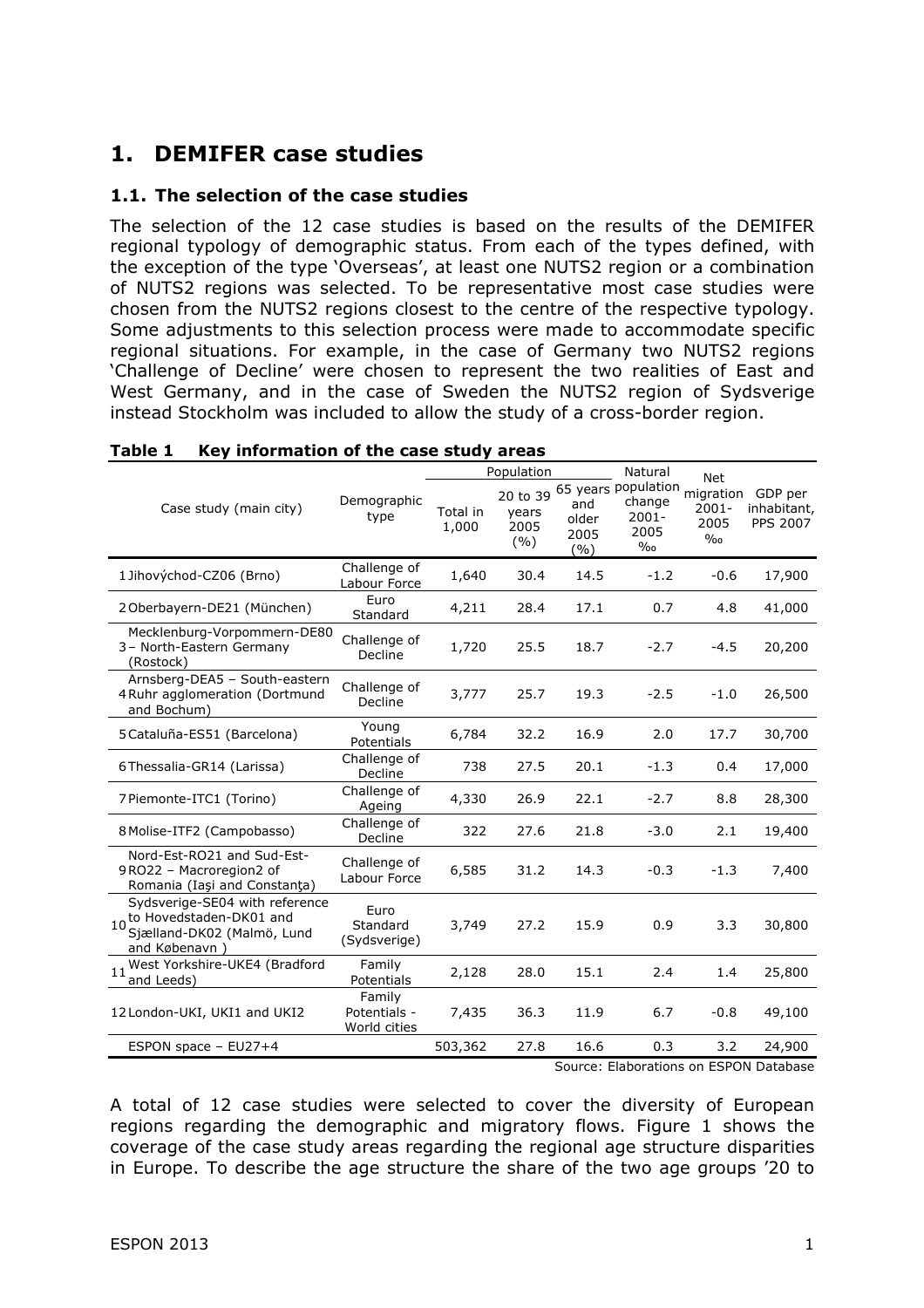39 years old' and '65 years and older' are taken, as it was done in the DEMIFER typology $^1$ .

Obviously, the case studies cannot cover the entire socio-economic diversity of the European regions, since the regional types of demographic status are not homogeneous regarding socio-economic situation. However, the case studies cover the entire disparities in the economic regional disparities: the case study London includes the region Inner London with the highest GDP per inhabitant (in PPS) in 2006; also Oberbayern (München and its region) is a very prosperous region; while the Romanian Macroregion 2 case study includes the region Nord-Est with the lowest GDP per inhabitant (in PPS).

The case studies refer for the most part to the NUTS3 level and a more detailed regional scale, where data are available. Depending on the case study, geographic homogeneity and heterogeneity regarding the demographic and migratory flows are observed. The 12 case study areas and their sub-divisions are listed in Annex I.



Source: elaborations on ESPON Database

**Figure 1 Elements of the age structure in the case study areas, 2005** 

<sup>-</sup><sup>1</sup> See DEMIFER Deliverable 3 'Typology of regions'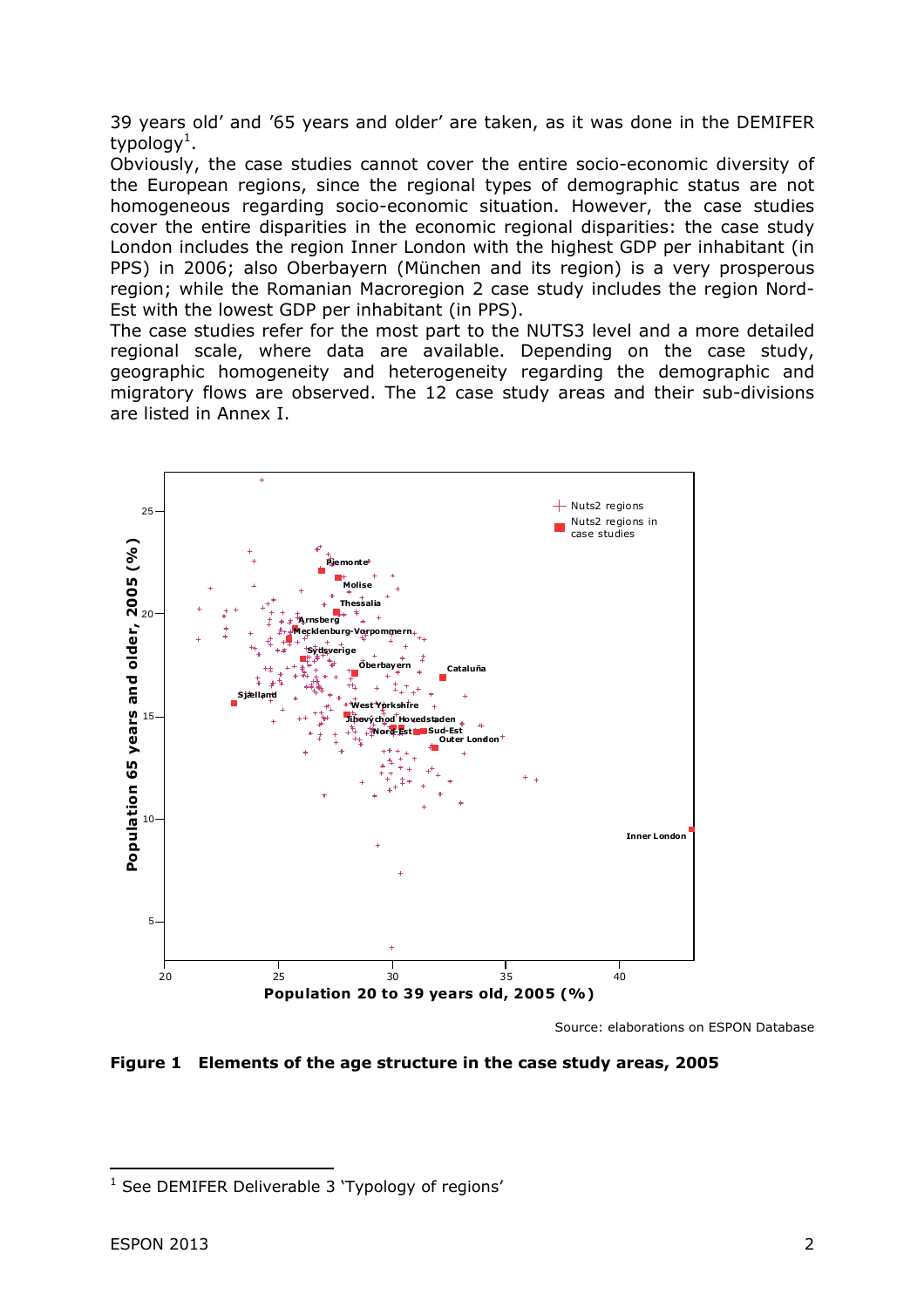#### **1.2. Existing literature**

In each case study report a concise review of the existing literature dealing with population, migration and its interrelation with economic and social change in the region is included. Regional demographic structure and change are obviously important characteristics of a region. However, their impact on the economic and social situation is not straight forward, but depends on the regional situation and the historic context. Among the most discussed aspects are the ageing of the population and the working age population. Many studies seem to indicate a strong link between the economy and interregional and international immigration, setting in motion a virtuous circle of creating a relative less old and sometimes more qualified working age population.

#### **1.3. Synopsis of the case studies**

The synopsis of the case studies (Table 2) summarises the case studies regarding the major topics. The synopsis gives only general introduction and summary of the case studies to put them in a general context. Detailed analysis and results, including key findings, are reported in the respective case study chapters.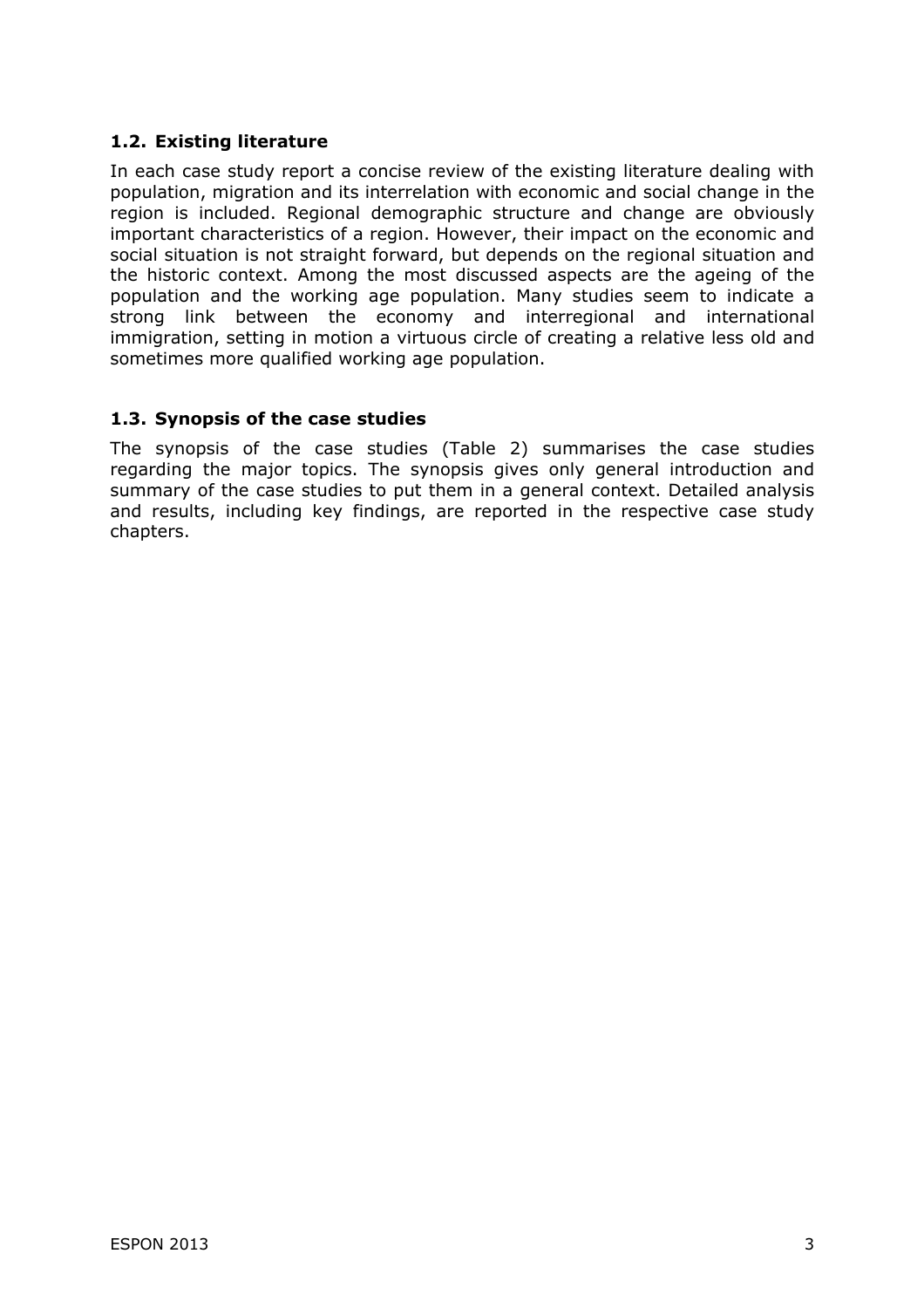| <b>Case Study</b><br>(Main city)                                                               | Demogra-<br>phic type           | <b>Recent demographic trends</b>                                                                                                                                                                                                                                                                                                                                                                                                                                   | Socio-economic features and<br>trends                                                                                                                                                                                                                                                                                                                                                                                                             | <b>Internal demographic and</b><br>socio-economic diversity                                                                                                                                                                                                                                                                                                                                  | <b>Future prospects</b>                                                                                                                                                                                                                                                               | <b>DEMIFER</b> 'policy'<br>scenarios                                                                                                                                                                                                                                                                                |
|------------------------------------------------------------------------------------------------|---------------------------------|--------------------------------------------------------------------------------------------------------------------------------------------------------------------------------------------------------------------------------------------------------------------------------------------------------------------------------------------------------------------------------------------------------------------------------------------------------------------|---------------------------------------------------------------------------------------------------------------------------------------------------------------------------------------------------------------------------------------------------------------------------------------------------------------------------------------------------------------------------------------------------------------------------------------------------|----------------------------------------------------------------------------------------------------------------------------------------------------------------------------------------------------------------------------------------------------------------------------------------------------------------------------------------------------------------------------------------------|---------------------------------------------------------------------------------------------------------------------------------------------------------------------------------------------------------------------------------------------------------------------------------------|---------------------------------------------------------------------------------------------------------------------------------------------------------------------------------------------------------------------------------------------------------------------------------------------------------------------|
| Jihovýchod-<br><b>CZ06 (Brno)</b>                                                              | Challenge<br>of Labour<br>Force | Slight population growth (2004-<br>09) due to positive natural<br>population and especially<br>international migration balance.<br>Net internal migration negative.<br>Slow population aging.                                                                                                                                                                                                                                                                      | Former agriculture region with one Brno metropolitan area with<br>industrial centre (Brno). Economic<br>transition after 1990 - towards<br>service economy. University and<br>research and development sector<br>lin Brno.                                                                                                                                                                                                                        | significant importance. Small<br>towns in rural areas. Demographic<br>differentiation between<br>metropolitan (urban) and rural<br>areas.                                                                                                                                                                                                                                                    | Population ageing does<br>not yet influence<br>economic growth.<br>Economic recession<br>strong reduce<br>international<br>immigration.                                                                                                                                               | Population decrease.<br>Continuous ageing of the<br>total and working age<br>population.                                                                                                                                                                                                                            |
| 2Oberbayern-<br><b>DE21</b><br>(München)                                                       | Euro<br>Standard                | Since 1990 population grew by<br>12.7%. Natural growth is low, but<br>positive. Low fertility. Relative high very attractive landscape of lakes<br>life expectancy. Interregional<br>migration flows are more<br>important than international<br>migration gains. In 2005 8.4% are<br>foreign citizens: Turks 18.1% and<br>Austrians 13.7%.                                                                                                                        | The study area combines economic Munich, the centre of the study<br>growth for several decades with a<br>and mountains. Economic growth<br>is driven by petrol refineries,<br>advanced manufacturing (cars),<br>services, an advanced agricultural<br>sector and tourism. High GDP and<br>low unemployment.                                                                                                                                       | area and state capital, is one of<br>the German industrial and service<br>centres with many jobs in research<br>and development, and attracts<br>especially young adults. Elderly<br>migration to the Pre-Alps and Alps.<br>Regional disparities in TFR are low,<br>but high in mortality.                                                                                                   | Oberbayern is able to<br>balance labour force<br>shortages through<br>migration. BBSR<br>population projection<br>indicates a continuation<br>of the sub-urbanisation<br>process around Munich.                                                                                       | Continuous population<br>increase in the case of<br>EME (+30.0% by 2050)<br>and GSE (+25.3%), in<br>the case of CME and LSE<br>population increase until<br>2025-2030 and decline<br>thereafter. Limited<br>population ageing (30%).                                                                                |
| 3 Mecklenburg-<br>Vorpommern-<br>DE80 - North-<br><b>Eastern</b><br>Germany<br>(Rostock)       | Challenge<br>of Decline         | Since 1990 population declined by<br>13.0% due to rapid decline of<br>fertility and a negative internal<br>migration balance. Low fertility.<br>Life expectancy at birth of women<br>increased after unification, but<br>men are relatively lagging. Net<br>interregional migration (mostly<br>young adults) negative and slightly<br>positive net international<br>migration. In 2005 only 1.2%<br>foreign citizens.                                              | MVP is characterised by agriculture Regional disparities of economic<br>and some industry in the coastal<br>areas. Also some tourism. Largely<br>rural with a population density of<br>72 inhabitants per $km^2$ . As the<br>entire former GDR, the area went<br>through considerable economic,<br>social and demographic upheavals<br>and changes after the fall of the<br>iron curtain and German<br>unification. Unemployment is very<br>high. | and social change in the study<br>larea. Several smaller towns were<br>able to attract investments and/or<br>universities or public institutes<br>were established. After unification<br>the process of sub-urbanisation<br>invested also the Eastern German<br>Länder. Regional disparities in TFR<br>are low, but relative high in the<br>case of life expectancy at birth of<br>men.      | Depending on the ability<br>of the region to attract<br>investments. This might<br>be possible in certain<br>areas through the<br>improvement of<br>infrastructure. But most<br>rural areas will continue<br>to loose population<br>through out-migration.                            | By 2050 the more<br>pessimistic policy<br>scenarios indicate a<br>steep decline: CME (-<br>31.3%) and LSE (-<br>27.9%). The EME and<br><b>IGSE scenarios limit</b><br>decline to 19.8 and<br>14.0%. Extreme<br>population ageing<br>exceeding 40% in 2050.                                                          |
| Arnsberg-<br><b>DEA5 - South-</b><br>eastern Ruhr<br>agglomeration<br>(Dortmund<br>and Bochum) | Challenge<br>of Decline         | Over the last decades the<br>population remained stable at 3.7<br>million. Low fertility. Relative low<br>life expectancy at birth. In the first industrialisation and other by<br>half of the 2000s interregional and<br>international migration flows<br>balanced each other, whereas in<br>the second half internal losses<br>were not any more compensated<br>by international gains. In 2005<br>9.3% foreign citizens and 25%<br>have a migratory background. | The economy of the study area is<br>very heterogeneous: part was<br>characterised by its coal based<br>manufacturing. The process of<br>economic restructuring was only<br>partly successful and today<br>unemployment continuous to be<br>high. Public investment in<br>universities and other initiatives do NUTS3 area with positive net<br>not manage to change the image<br>of the region.                                                   | The North-eastern Kreise are part<br>of the Ruhr agglomeration and<br>have a high population density.<br>The South-eastern part<br>restructured successfully, whereas<br>the South-western part is rural.<br>Regional disparities in TFR and life<br>expectancy at birth are low. The<br>city of Dortmund is the only<br>migration in 2005-2007, and, as<br>Bochum, attracting young adults. | The future depends on<br>the outcome of the<br>restructuring process of<br>the economy. After<br>traditional economic<br>policies showed limits,<br>investments in cultural<br>events. Need of<br>investment in human<br>capital and improving<br>educational level of<br>population. | By 2050 the more<br>pessimistic policy<br>scenarios indicate a<br>steep loss and population<br>ageing: CME (-26.4%)<br>and LSE (-21.4%). EME<br>and GSE scenarios limit<br>decline: 10.8 and 8.1%.<br><b>BBSR</b> projections are<br>positioned close to GSE<br>results with slightly<br>divergent internal trends. |

#### **Table 2 Case studies synopsis**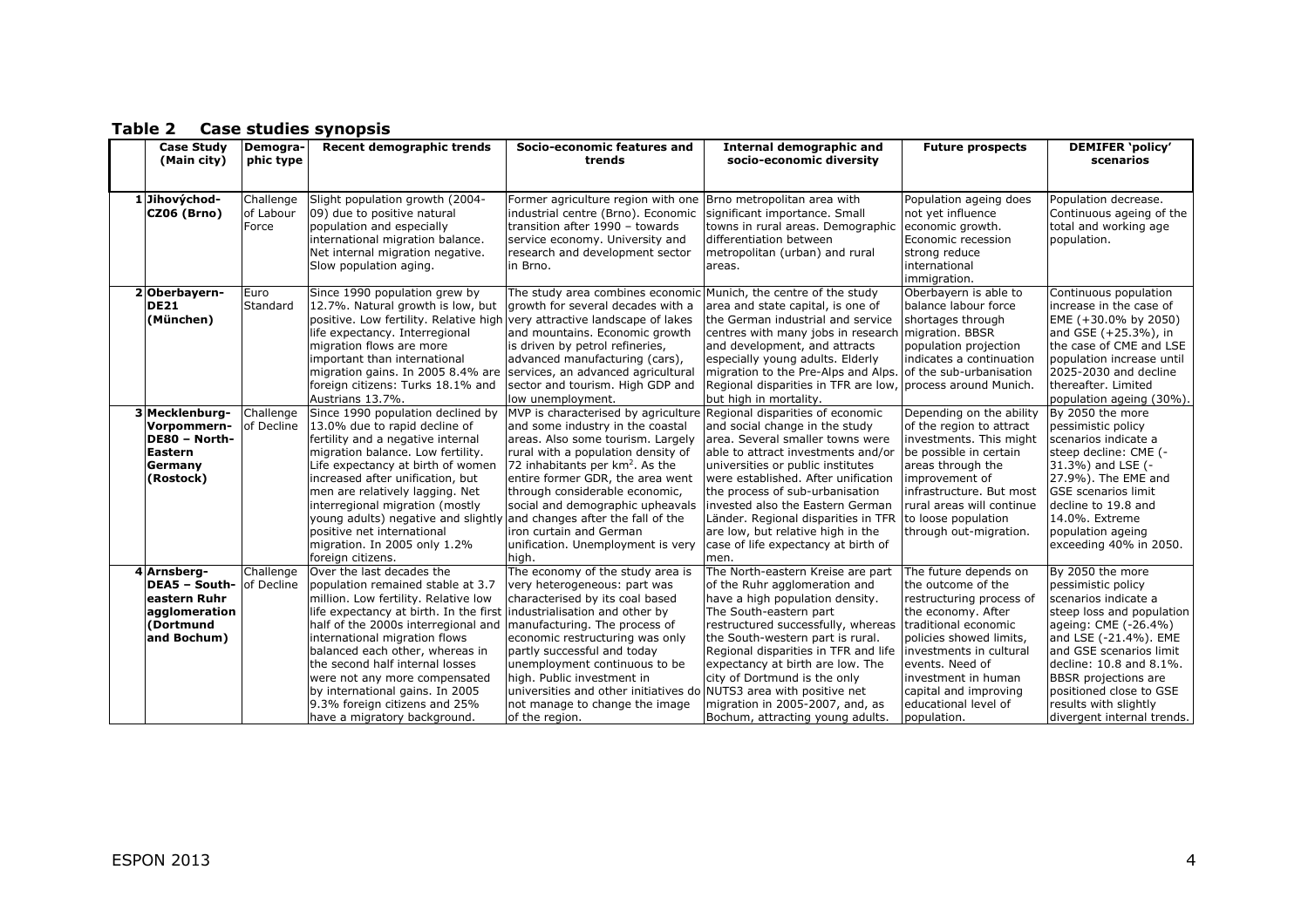| <b>Case Study</b><br>(Main city)                | Demogra-<br>phic type | Recent demographic trends                                                                                                                                                                                                                                                                                                                          | Socio-economic features and<br>trends                                                                                                                                                                                                                                                                             | <b>Internal demographic and</b><br>socio-economic diversity                                                                                                                                            | <b>Future prospects</b>                                                                                                                                                                                                                                                                                                    | <b>DEMIFER</b> 'policy'<br>scenarios                                                                                                                                                                             |
|-------------------------------------------------|-----------------------|----------------------------------------------------------------------------------------------------------------------------------------------------------------------------------------------------------------------------------------------------------------------------------------------------------------------------------------------------|-------------------------------------------------------------------------------------------------------------------------------------------------------------------------------------------------------------------------------------------------------------------------------------------------------------------|--------------------------------------------------------------------------------------------------------------------------------------------------------------------------------------------------------|----------------------------------------------------------------------------------------------------------------------------------------------------------------------------------------------------------------------------------------------------------------------------------------------------------------------------|------------------------------------------------------------------------------------------------------------------------------------------------------------------------------------------------------------------|
| 5 Cataluña-ES51 Young<br>(Barcelona)            | Potentials            | Population growth due to highly<br>positive international net<br>migration. Significant contribution<br>of immigrants to the increase in<br>TFR and to the rejuvenation of age agriculture, tourism). Fast<br>structure. Immigration of young<br>foreign labour force and EU elders.<br>Sub-urbanization in the<br>metropolitan area of Barcelona. | One of the richest and most<br>industrialised regions of Spain with<br>a strong economic diversification<br>(services, manufacturing,<br>development from '90 until current immigrants; in coastal provinces<br>crisis. Insertion of foreign labour in immigration of elderly.<br>low-skilled jobs.               | Central role of Barcelona and its<br>wide metropolitan area, tourist<br>coastal area, broad inner rural<br>area. In the province of Barcelona<br>high incidence of working age                         | Effects of the Spanish<br>and global recession:<br>increase of<br>unemployment rate,<br>particularly among young scenarios and moderate<br>people and foreigners,<br>decrease of international<br>immigration. In prospect: years old labour force.<br>ageing and decrease of<br>young population.                         | Population growth due to<br>international<br>immigration: strong<br>increase in high<br>in low scenarios.<br>Decrease of 20 to 34                                                                                |
| 6Thessalia-<br><b>GR14 (Larissa)</b> of Decline | Challenge             | Population slightly decreasing.<br>Decreasing fertility rate and<br>accelerated ageing of the Greek<br>natives, partly now opposed by<br>foreign immigration. Migrants<br>mainly settle in the bigger cities<br>and the tourist coastal areas.<br>Population decline in rural areas<br>mainly in the mountains, shift to<br>the bigger cities.     | Foreign migrants accepting menial<br>and low paying jobs, contributed<br>to the delay in the decline of<br>agriculture and industry and the<br>development of tourism,<br>construction and low-level<br>services.                                                                                                 | Growth of big cities in low-level<br>services and construction,<br>development of tourism in coastal<br>areas, economic decline in rural<br>areas mainly in the mountainous<br>ones.                   | Decrease of international<br>immigration, increase of<br>unemployment rate.<br>Uncertainty of economic<br>future may limit strongly<br>the permanent<br>settlement of migrants<br>and the related positive<br>demographic effects.                                                                                         | Slight increase sustained<br>by immigration, only in<br>two of the policy<br>scenarios; considerable<br>decrease and ageing in<br>other scenarios.                                                               |
| 7 Piemonte-ITC1 Challenge<br>(Torino)           | of Ageing             | Long-term ageing, in part now<br>opposed by foreign immigration.<br>Lowest-low fertility, now in slight<br>increase, also because of migrants'<br>contribution. Migrants mainly<br>settle in Torino or other towns'<br>outskirts.                                                                                                                  | Long (1970s-2000s) transition<br>from Fordist manufacturing to<br>service economy. Still important<br>share of manual workers,<br>comparatively low educational<br>levels.                                                                                                                                        | Torino prevails, but other towns<br>have their own vitality. Important<br>economic diversity per area and<br>time-cycles.                                                                              | Global recession is hitting Strong increase<br>the remaining industrial<br>setting hard. The<br>economic future rests on<br>the shift to new<br>technologies and R&D,<br>and the fostering of local<br>opportunities. Only the<br>integration of significant<br>numbers of immigrants<br>can offset the ageing<br>process. | sustained by immigration<br>in optimistic policy<br>scenarios. Steady<br>population in low<br>scenarios. Important<br>ageing in both cases.                                                                      |
| 8 Molise-ITF2<br><b>(Campobasso)</b> of Decline | Challenge             | Demographic stagnation and<br>ageing. Very low fertility and very<br>high life expectancy. Negative net<br>internal migration. Positive net<br>international immigration is a new<br>experience for Molise. The<br>incidence of foreign population is<br>still low. Strong temporary<br>emigration of young labour force.                          | Weak economy with low<br>diversification of activities.<br>Infrastructures are inadequate.<br>Economic and social marginality.<br>Important role of agriculture. Brain<br>drain. Share of women among<br>foreigners is high: «female way»<br>of foreign immigration is tied to<br>demand for care of the elderly. | Territory equally divided between<br>mountainous and hilly areas. The<br>more populated areas are the two<br>provincial capitals and the coastal<br>area. Numerous small and very<br>small rural towns | Persistent population<br>decline and ageing.<br>Continuous decrease of<br>young population.<br>Foreign immigration<br>could delay this trend.                                                                                                                                                                              | Strong population<br>decrease (low scenarios)<br>or stagnation (high<br>scenarios). Particularly<br>severe decline in the<br>working-age population<br>under 45 years of age.<br>Important population<br>ageing. |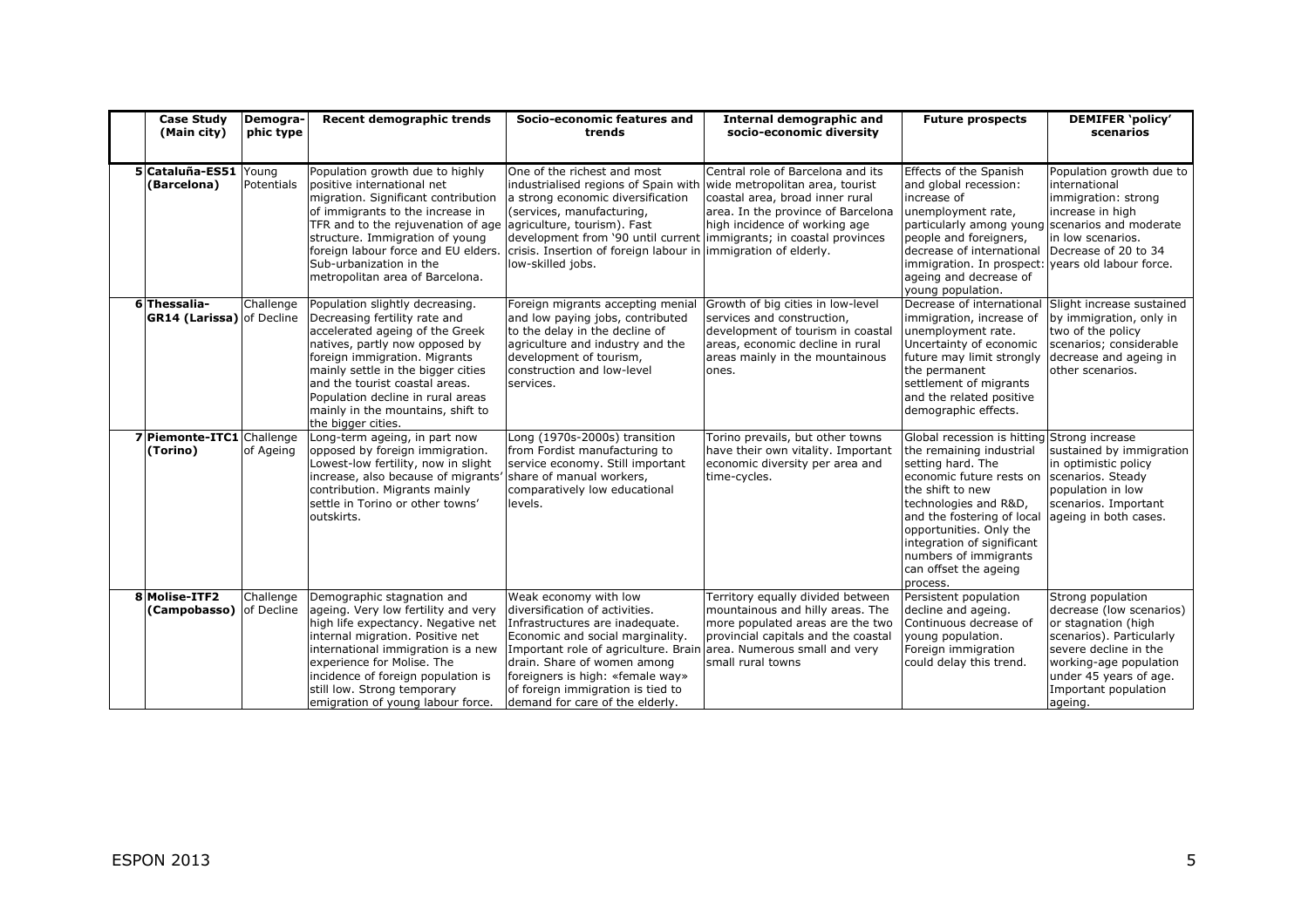| <b>Case Study</b><br>(Main city)                                                                                         | Demogra-<br>phic type           | Recent demographic trends                                                                                                                                                                                                                                                                                                                                                                                                                    | Socio-economic features and<br>trends                                                                                                                                                                                                                                                                                                                                                                     | <b>Internal demographic and</b><br>socio-economic diversity                                                                                                                                                                                                                                                                                                                                                   | <b>Future prospects</b>                                                                                                                                                                                                                                                                                             | <b>DEMIFER 'policy'</b><br>scenarios                                                                                                                                                                                                                                                                             |
|--------------------------------------------------------------------------------------------------------------------------|---------------------------------|----------------------------------------------------------------------------------------------------------------------------------------------------------------------------------------------------------------------------------------------------------------------------------------------------------------------------------------------------------------------------------------------------------------------------------------------|-----------------------------------------------------------------------------------------------------------------------------------------------------------------------------------------------------------------------------------------------------------------------------------------------------------------------------------------------------------------------------------------------------------|---------------------------------------------------------------------------------------------------------------------------------------------------------------------------------------------------------------------------------------------------------------------------------------------------------------------------------------------------------------------------------------------------------------|---------------------------------------------------------------------------------------------------------------------------------------------------------------------------------------------------------------------------------------------------------------------------------------------------------------------|------------------------------------------------------------------------------------------------------------------------------------------------------------------------------------------------------------------------------------------------------------------------------------------------------------------|
|                                                                                                                          |                                 |                                                                                                                                                                                                                                                                                                                                                                                                                                              |                                                                                                                                                                                                                                                                                                                                                                                                           |                                                                                                                                                                                                                                                                                                                                                                                                               |                                                                                                                                                                                                                                                                                                                     |                                                                                                                                                                                                                                                                                                                  |
| 9 Nord-Est-RO21<br>and Sud-Est-<br><b>RO22 -</b><br><b>Macroregion2</b><br>of Romania<br>(Iasi and<br>Constanța)         | Challenge<br>of Labour<br>Force | Population decrease and ageing.<br>High infant mortality rate mainly in Romanian cities. Nord-Est region<br>the rural area. Internal migration<br>reversed from rural-urban to<br>urban-rural. Emigration is mainly<br>temporary work motivated<br>migration, especially to Italy and<br>Spain. After Romania joining the<br>EU immigration becoming<br>important for Nord-Est region<br>(Republic of Moldova).                              | 4 of the most populous 10<br>has the lowest level of GDP per<br>capita in Romania and the EU.<br>Unemployment is high. Major<br>economic activities are wood<br>processing and tourism in the<br>mountain area. Sud-Est region has offering customs and commercial<br>economic potential in tourism and<br>agriculture (often limited to<br>subsistence agriculture).                                     | Nord-Est is facing economic<br>difficulties (over 50% rural), while<br>Sud-Est has a more balanced<br>economic structure. Black Sea and<br>Danube river allow port activities<br>and tourism. 4 economic free<br>zones exist in the Sud-Est region<br>facilities.                                                                                                                                             | Emigration will create a<br>labour force shortage,<br>e.g. as today in Sud-Est<br>region in naval<br>construction and building<br>industries. Ageing is<br>observed since 2005<br>when less numerous<br>generations, born after<br>1990, entered the<br>working age population.                                     | The population is<br>declining especially due<br>to the negative natural<br>growth, rather than<br>population loss due to<br>migration. Migration will<br>decrease continuously<br>until 2050. The old<br>dependency ratio and of<br>the economic old age<br>dependency will increase.                           |
| 10 Sydsverige-<br>SE04 with<br>reference to<br>Hovedstaden-<br>DK01 and<br>Sjælland-DK02<br>(Malmö, Lund<br>and Købenavn | Euro<br>Standard<br>e)          | Fast increasing population,<br>especially in Skåne län, driven by<br>(Sydsverig international net migration coming<br>partly from the Danish regions in<br>the Öresund, partly from third<br>countries. Important internal<br>moves. Natural change higher in<br>immigration areas. Ageing higher<br>in peripheral or less developed<br>areas.                                                                                               | The traditionally agriculturally rich<br>study area has passed through<br>industrialisation and developed<br>important points of excellence in<br>the knowledge economy, in food<br>sciences and in biotechnologies.<br>The opening of the Öresund Link<br>between the to shores of the Sund to Malmö and Karlskrona.<br>encouraged Danes to settle in<br>Skåne län.                                      | Important demographic and socio-<br>economic differences between<br>Skåne län and Blakinge län, as wel<br>as within Skåne län; Danish<br>immigration to Great Malmö and<br>Southeastern shore of the Sund;<br>immigrants from non-EU countries                                                                                                                                                                | Future developments are<br>depending on increasing<br>integration of economy,<br>taxation, welfare and<br>migration policy in the<br>cross-border Öresund<br>area. Possible ethnic<br>conflicts and social<br>problems in overcrowded<br>areas in recession times.                                                  | The population in the<br>Öresund area is expected<br>to increase in all the<br>policy scenarios by 2050:<br>14% in the low ones and<br>30 to 40% in the highs.<br>The future growth in<br>population of Sydsverige<br>would be only challenged<br>in the case of no<br>migration.                                |
| 11 West<br>Yorkshire-<br>UKE4<br>(Bradford and<br>Leeds)                                                                 | Family<br>Potentials            | Since 2001 the population of West<br>Yorkshire grew by 6% reaching 2.2<br>million in 2008. About half of this<br>increase was due to natural<br>growth, mainly fertility. Net<br>migration has two contrasting<br>components: negative internal<br>migration, overcompensated by<br>international migration gains.                                                                                                                           | West Yorkshire is an important<br>commercial hub serving Northern<br>England. West Yorkshire was<br>characterised by textile<br>manufacturing, metal works and<br>coal mining, all declining in the<br>20 <sup>th</sup> century. The economic<br>restructuring of the area was only<br>partly successful. The area is<br>suffering the highest UK<br>unemployment rates.                                  | Leeds and Bradford provide two<br>very contrasting sub-areas within<br>West Yorkshire. Whereas the city<br>centre redevelopment in Leeds<br>succeeded. Leeds is today a<br>financial and retail centre, and<br>home to other service industries<br>and a well-known university.<br>Bradford has one of the largest<br>concentrations of minority ethnic<br>populations in the country.                        | West Yorkshire has a<br>huge attraction for<br>students in higher<br>education. Its future will<br>depend on the capacity<br>of the region to retain<br>this population.<br>International migration<br>flows and their ethnic<br>composition will play a<br>further role.                                           | All DEMIFER scenarios<br>indicate a growing<br>population. In the EME<br>and GSE scenarios West<br>Yorkshire could surpass<br>the 3.5 million<br>inhabitants mark in<br>2050. This growth would<br>be fuelled largely by a<br>consistent natural<br>increase.                                                    |
| 12 London-UKI,<br><b>UKI1 and UKI2 Potentials</b>                                                                        | Family<br>World<br>cities       | Since 2001 the population of Inner<br>and Outer London has increased<br>considerably. Whereas the natural<br>balance is positive, net internal<br>migration remains negative for<br>Inner and Outer London. The later<br>trend is in contrast to the net<br>gains from international migration.<br>However, in 2008 these gains are<br>not any longer offsetting losses<br>from internal migration. 1/3 of<br>residents born outside the UK. | London is a global economic hub<br>and a magnet for international<br>tourism, business and migration. It is low in Inner-London West, an<br>represents about 21% of the<br>country's GVA and is the engine of<br>economic development for the<br>UK.has a sound economic base.<br>The organisation of the Summer<br>Olympics in 2012 will draw<br>investments in a specific deprived<br>area of the city. | Demographic and migratory<br>indices vary considerably. Fertility<br>area of immigration of young<br>professionals. Mortality is high in<br>Inner London boroughs and low in<br>the affluent areas. Through<br>migration most Inner London<br>boroughs lose population to Outer<br>London (in turn loosing to the rest<br>of the UK). International migration<br>gains vary greatly. Ethnically<br>diversity. | Future demographic<br>change in London<br>depends on the ability to<br>recover migration flows<br>that diminished over the<br>last two years due to the<br>economic crisis. The<br>functioning of the<br>economic and<br>demographic system of<br>London depends on the<br>successful integration of<br>immigrants. | The alterative scenarios<br>foresee a challenging<br>picture of growth,<br>regardless of the degree<br>of competitiveness or<br>cohesiveness. The EME<br>and GSE scenarios<br>suggest 14 million<br>inhabitants in London in<br>2050, a significant<br>growth in an already<br>overcrowded<br>metropolitan area. |

Note: the scenarios are abbreviated EME – 'Expanding Market Europe', CME – 'Challenged market Europe', LSE – 'Limited Social Europe', GSE – 'Growing Social Europe'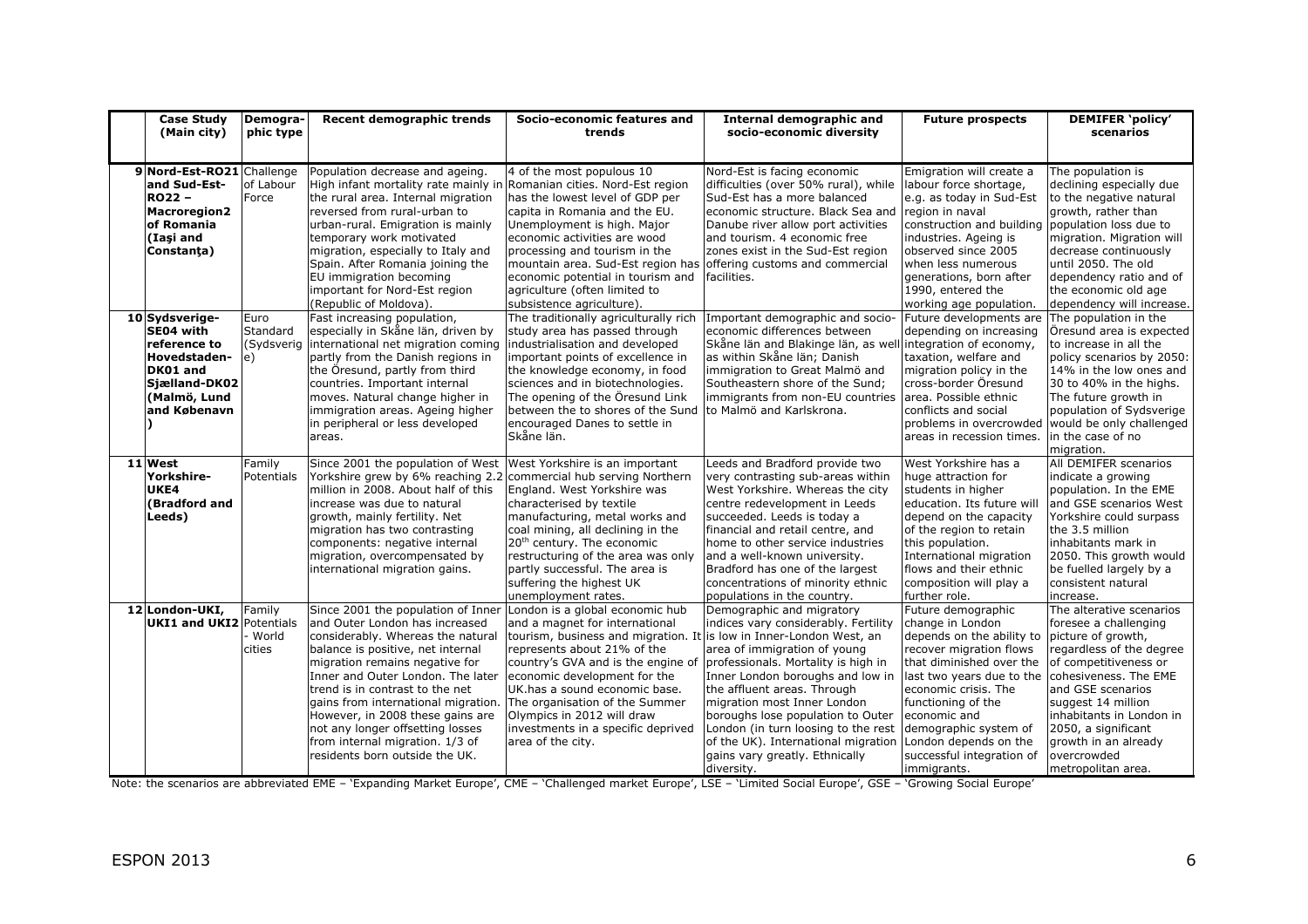#### **1.4. Demographic stocks and flows**

The age structure is the basic information regarding the demographic stocks. A substantial part of the demographic future of a region is written in the age structure. A relative young population, represented by a larger base of its age pyramid, will have a stronger natural population change in the future. An older population with a wider top of its age pyramid has the inherent tendency to a slow or negative growth. All the age pyramids of the case study areas are presented in Figure 2.

The demographic ageing process touches all case study areas, with the Piemonte region, representing the 'Challenge of Ageing' type, as the vanguard with 22.1 % of inhabitants 65 years and older, followed by the case study areas representing the 'Challenge of Decline' type. The share of the young working age population is highest in Cataluña as a representative of the Young Potentials type and the two Eastern European case studies (the Czech region of Jihovýchod and the Romanian Macroregion 2).



Source: elaborations on ESPON Database

**Figure 2 Age structure of the population of the case study areas, 2005**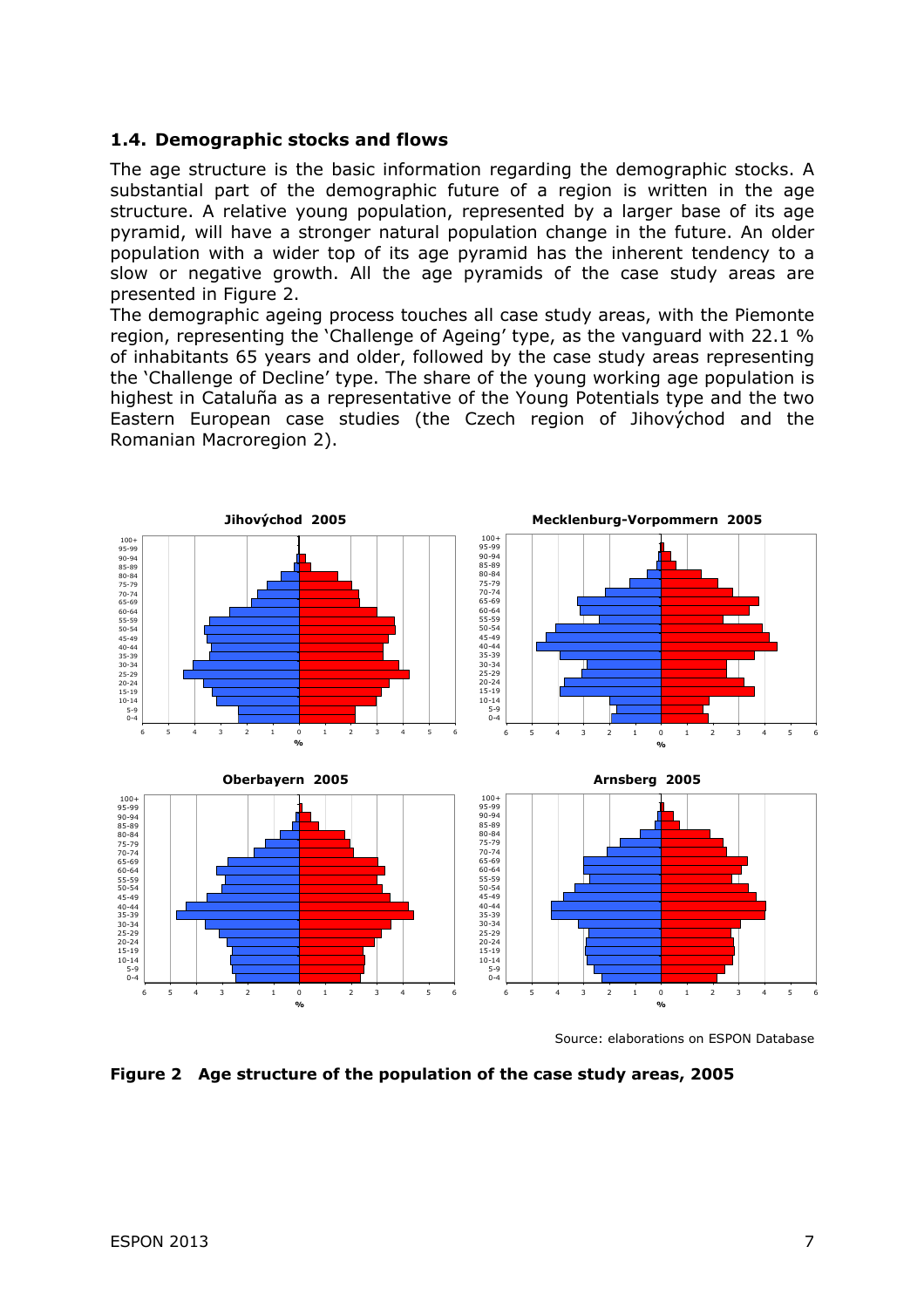

 Source: elaborations on ESPON Database **Figure 2 Age structure of the population of the case study areas, 2005 (cont.)**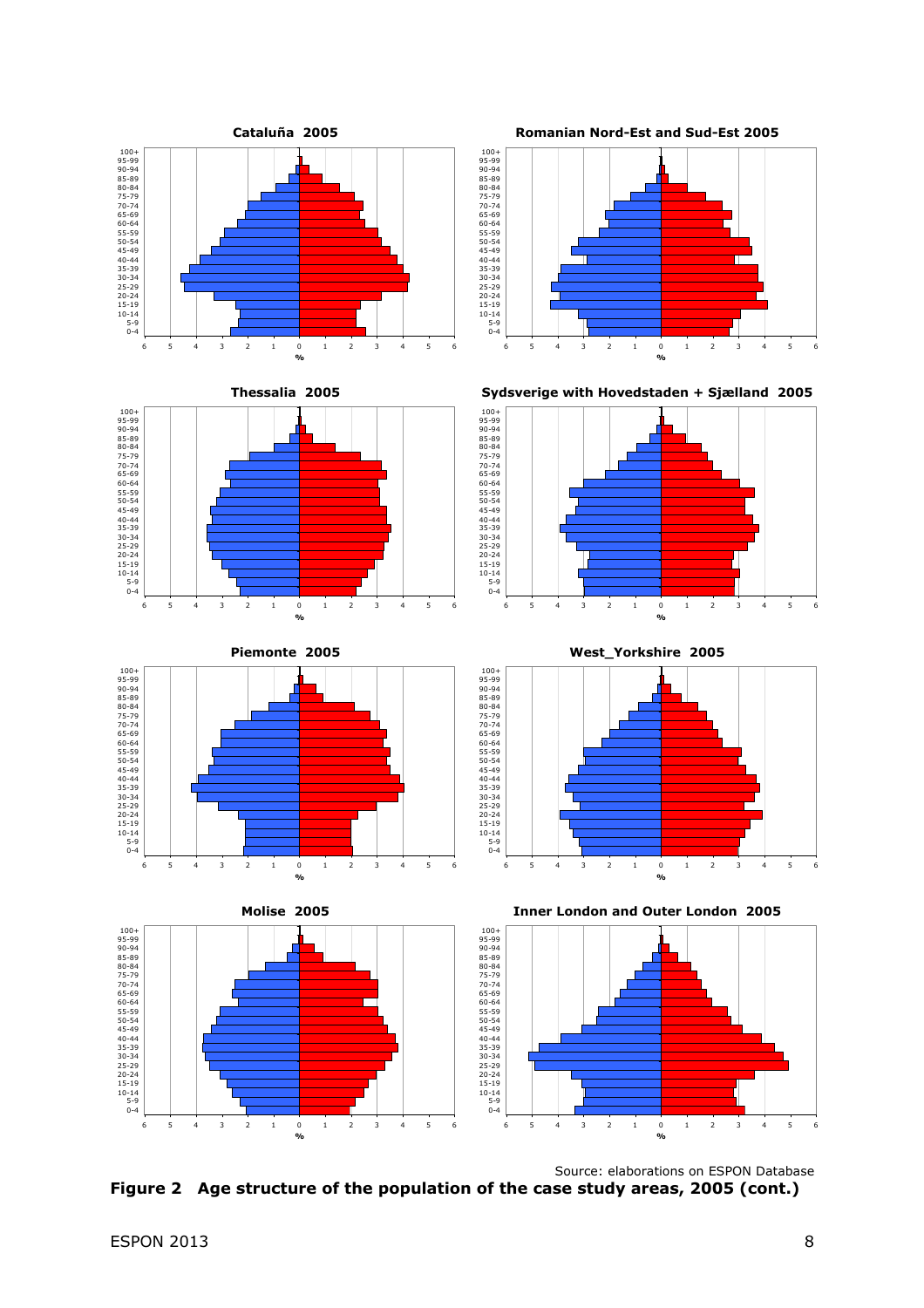International and long-distance interregional migration flows are usually driven by economic (work) motives. In addition, the case studies demonstrate the importance of the location of institutions of higher education (university towns) for the migration patterns of young adults and the existence of attractive areas (mountainous areas, coastal areas etc.) for the migration patterns of retired persons or the elderly in general. Oberbayern and Cataluña serve as examples. Several case studies highlight the interdependence between the urban areas and their hinterland, through short-distance migration flows with young adults and single households migrating towards the urban centres and the other age groups, especially young families, towards suburban zones. As a consequence of these changes in residence commuter flows gain considerable importance.



#### **1.5. Economic change and population**

Source: elaborations on ESPON Database

#### **Figure 3 Unemployment and population change in the NUTS3 regions of the case studies, 2000-2005**

The relation between economic structure and demographic change is not always evident in the case study areas. Combining the areas, the economic disparities,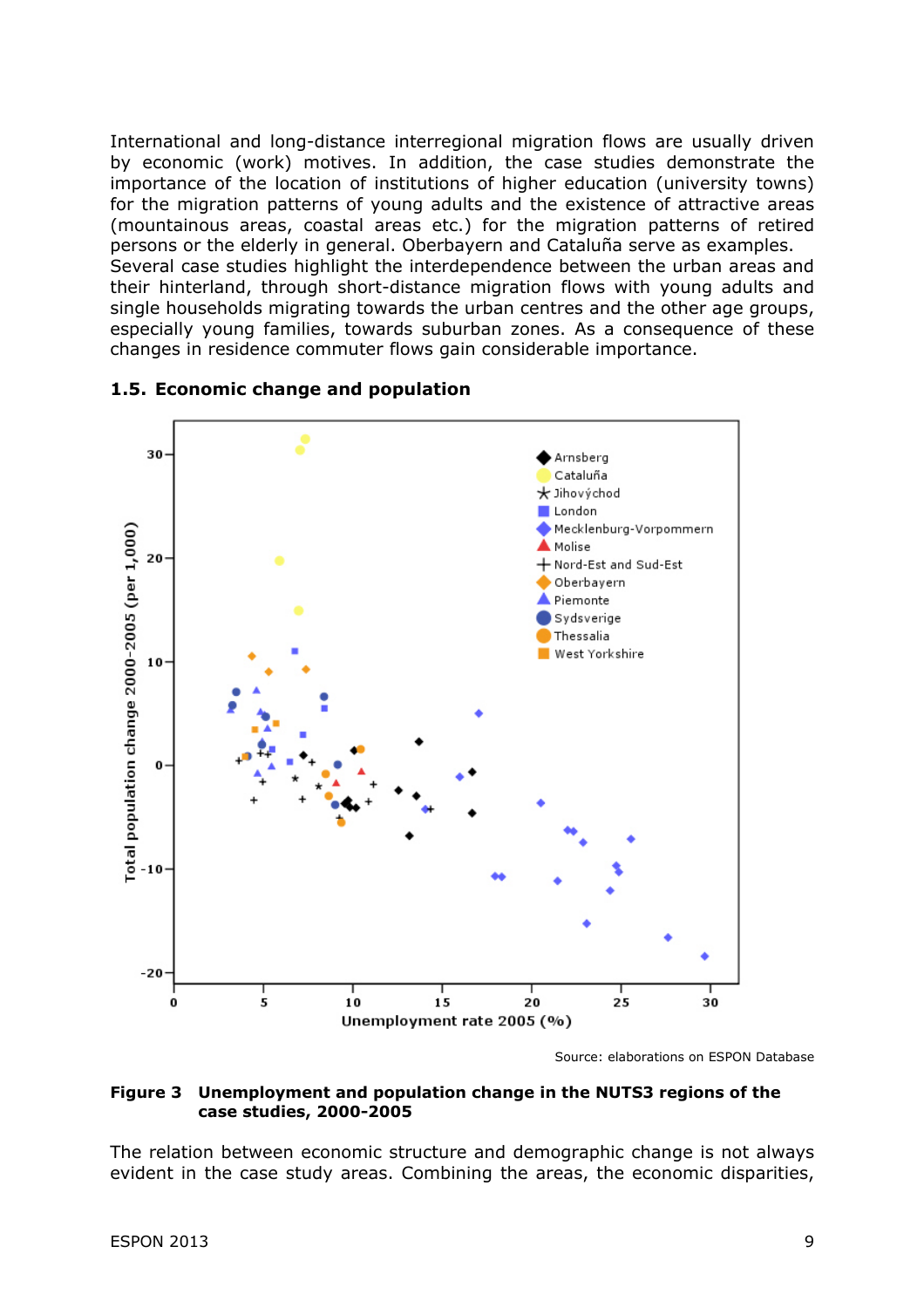here measured through the unemployment rate, are negatively correlated with demographic change: the lower the unemployment rate the higher is population change and in case study area with high unemployment population decline is observed (see Figure 3). In areas with low unemployment rates not only net migration is positive, but also natural growth contributes positively to total population change.

Economic and demographic change meet most predominantly on the labour market. The economic well-being and unemployment can vary considerably in the case study areas. Whereas the socio-economic situation influences the level and timing of fertility and the timing of mortality, the labour market and the economic situation acts upon the demographic situation through interregional and international migration processes. The analyses of most case studies show the predominance of international migration flows in recent years. The study areas with a well performing labour market (and high levels of GDP) are characterised by relative high positive net-migration, whereas, for example, Eastern Romania with a high share of working age population and few economic opportunities experiences a high temporary or permanent out-migration.

The case studies indicate a general inverse relationship between unemployment and population change. The high values of population growth are observed in the Catalan provinces Gerona and Tarragona (high international immigration) and negative population change and very high unemployment rates are observed in the counties of North-Eastern Germany (high internal out-migration).

A detailed analysis of demographic flows for the working age population in Piemonte shows a sharp reduction in the number of younger employees due to smaller cohorts entering the labour market and an increase in the number of older workers due to cohort turnover, positive net-migration and an increase in labour force participation rates, especially for women.

The case studies with a post-industrial employment structure with a high share of employment in research and the financial sector invest in institutions of higher education and attract highly qualified immigrants.

The case studies in Eastern Europe show that changes in the political and economic system around 1990 had a considerable impact on demographic change there – lower fertility, lower mortality and an increase in suburbanisation and interregional and international in- and out-migration flows.

Important great events like the Olympic games and important infrastructure projects like the Öresund Link seem to have an impact on regional development ensuing demographic change, mainly through immigration.

Not only the Cataluña and Piemonte case studies stress the importance of a longterm perspective in analysing the regional situation. In these regions, an alternation of phases of economic growth, economic slowdown and economic restructuring are observed. These long economic cycles, as well as the short economic cycles, are linked to processes of emigration and immigration. The economic system encounters a demographic system that is very slow to react through natural growth. So it is obvious that the economic system tends to call for migration as a way to satisfy the demand for labour. In fact, most case studies showed the ability of major cities and agglomerations to attract working age population and to counterbalance a shrinking and ageing working age population.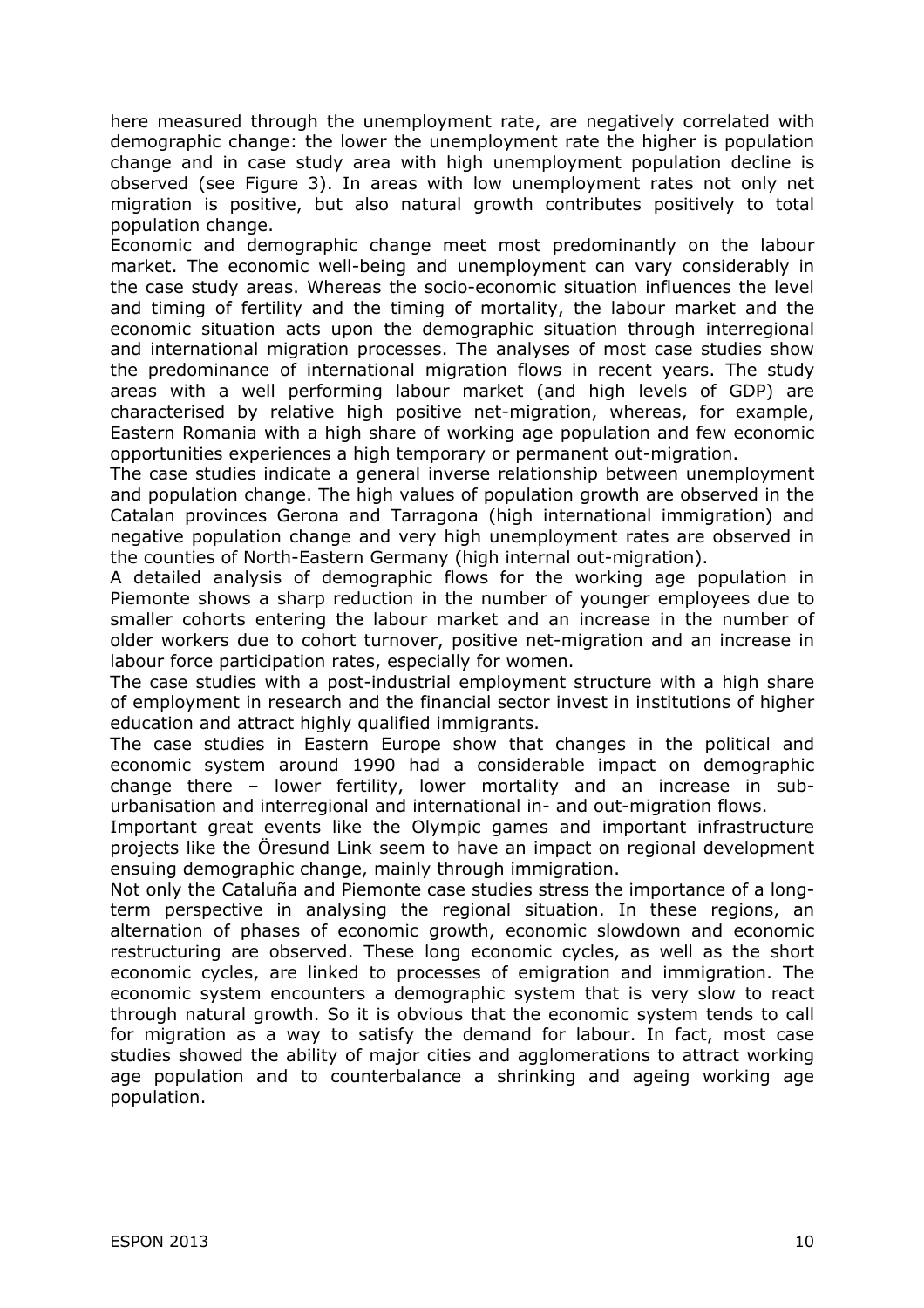

Source: elaborations on ISTAT population register and labour force survey data

#### **Figure 4 An example of changes in the labour force: the Piemonte region 2001- 2008**

The economic and social changes of the last decade and the issuing demographic and migratory flows seem to be very favourable fin the case of the global city of London: interregional and international migration flows lead to a relative young age structure and a highly qualified labour force creating a enormous potential for the future.

#### **1.6. Economic and social consequences of demographic change**

The case studies do not allow identifying demographic change per se as an important driver of social and economic change. It seems that a well-off region is able to face demographic challenges or changes in the size and structure of the population. Regions with less economic potentials are prone to the negative effects of population change. However, this result is based on the present situation that is characterised by relative moderate demographic and migratory changes. The case studies can not offer a reply to the question how regions will be able to face intense population ageing and immigration, as DEMIFER scenarios delineate for coming decades.

It is important to underline that the more rapidly changing migratory flows show immediate economic and social consequences. For example, the boroughs of London are the most ethnically diverse in the UK and the ESPON space. One third of all London residents were born outside the UK and this share increases to over 50% for Brent and Westminster. Adding the second generation of immigrants the impact of ethnic diversity increases.

However, also rural areas are increasingly affected by foreign immigration. In some rural or peripheral areas like Thessalia, Molise or the province of Lleida in Cataluña, foreign citizens residents contribute to demographic change directly because of their relative young age structure, and indirectly through the founding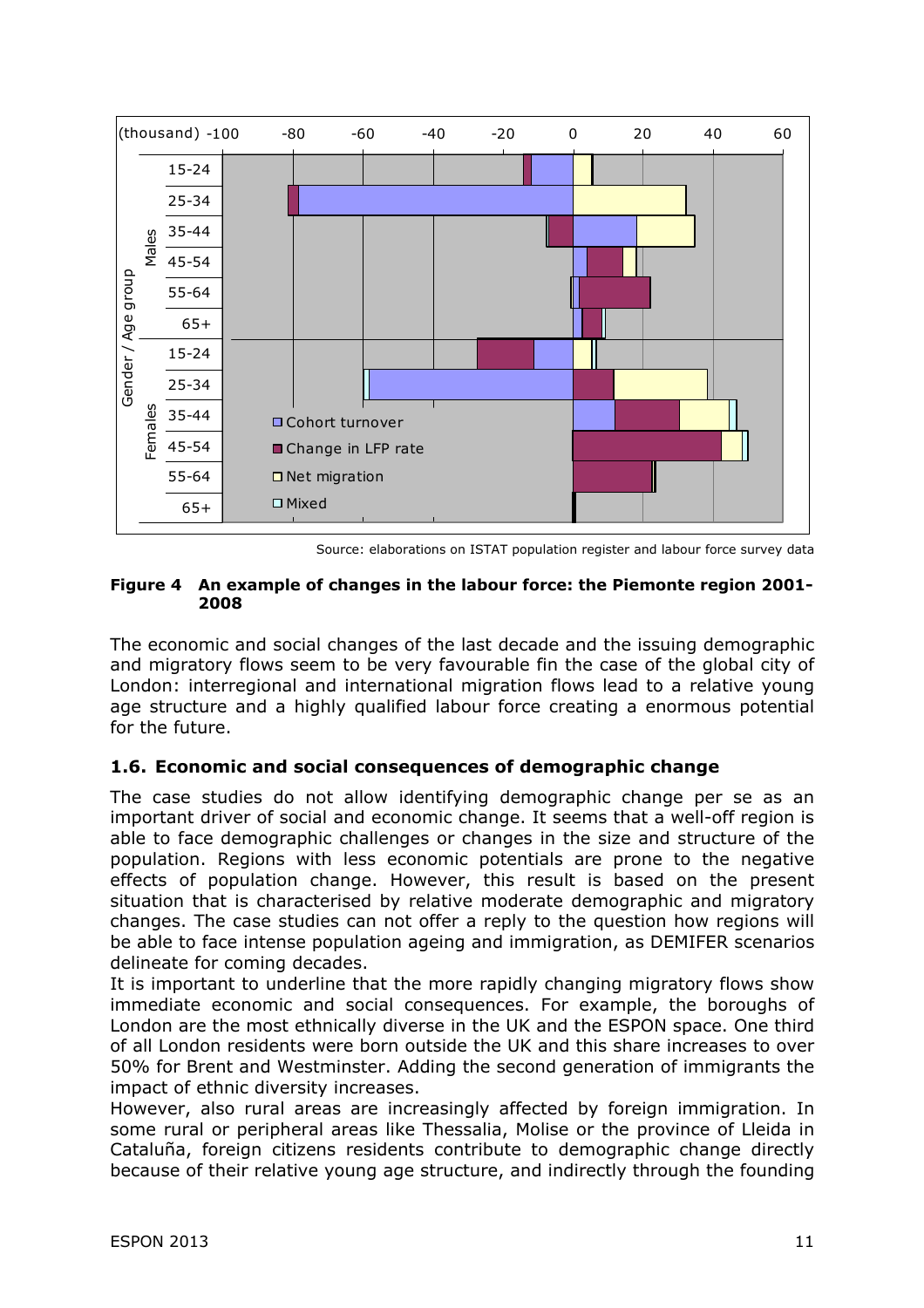of families and resulting births. Their contribution extends to the economy, because they accept low paying menial jobs, and to the social sphere, because they provide social services to the family caring for children and elderly (especially in the Mediterranean family based welfare system). Immigrants and their contribution allow rural areas to continue the, sometimes, inefficient way of production.

All case studies with a significant presence of foreign immigrants underline the importance to integrate the foreign population, including the  $2^{nd}$  and  $3^{rd}$ generations, and to prepare for the ageing of these foreign citizens.

Case studies showed that the direct and indirect rejuvenation effects of migration gains are not permanent. In the case migration inflow stop the momentum of the population structure retakes its predominant role and the demographic ageing process resumes.

#### **1.7. Data issues**

In each case study the characteristics and the quality of the data used are discussed. Whereas population, birth and death data are easily comparable, migration data pose a special challenge. The source and quality of interregional and international migration data vary considerably between countries where the case studies are located. Especially international out-migration – in the case of in-migration countries, as well as in countries with considerable outflows over the last years, like Romania – is measured with difficulties and is usually underestimated. The various forms of temporary migration contribute to the difficulties measuring migration flows.

The quantity and quality of statistical information varies considerably not only between countries. The case studies show that in some situations regional organisations, like for example the Greater London Authority, or trans-national ones, for example Ørestat, can provide additional statistical information. So even intra-nation differences in the availability and quality of statistical information exist.

The case studies further underlined the importance of geographical scale in studying the demographic and migratory flows. It is well known that migration flows gain in importance for population change the smaller the areas of analysis is. For example, the London case study employing statistical information for the 32 boroughs (LAU2) offers a very differentiated view compared to a study at the level of 5 NUTS3 regions.

#### **1.8. The results of DEMIFER scenarios in the case study areas**

The case studies cover a wide range of possible demographic futures of the European regions with London as a fast growing global city and eastern Romania and the Italian region of Molise as regions facing population decline.

Apart from the changes in the number of inhabitants, the DEMIFER scenarios indicate a continuous trend towards the ageing of total and working age population. Obviously, this ageing process is slower in the case study areas with population growth. The differences in the ageing process do not vary considerably between the different scenarios. The case study areas of the 'Euro Standard', 'Young Potentials' and 'Family Potentials' types seem to be more prone to future growth. The scenario results for London indicate the possibility of a significant population growth in an already today overcrowded metropolitan area, which raises the question of sustainability of this growth path.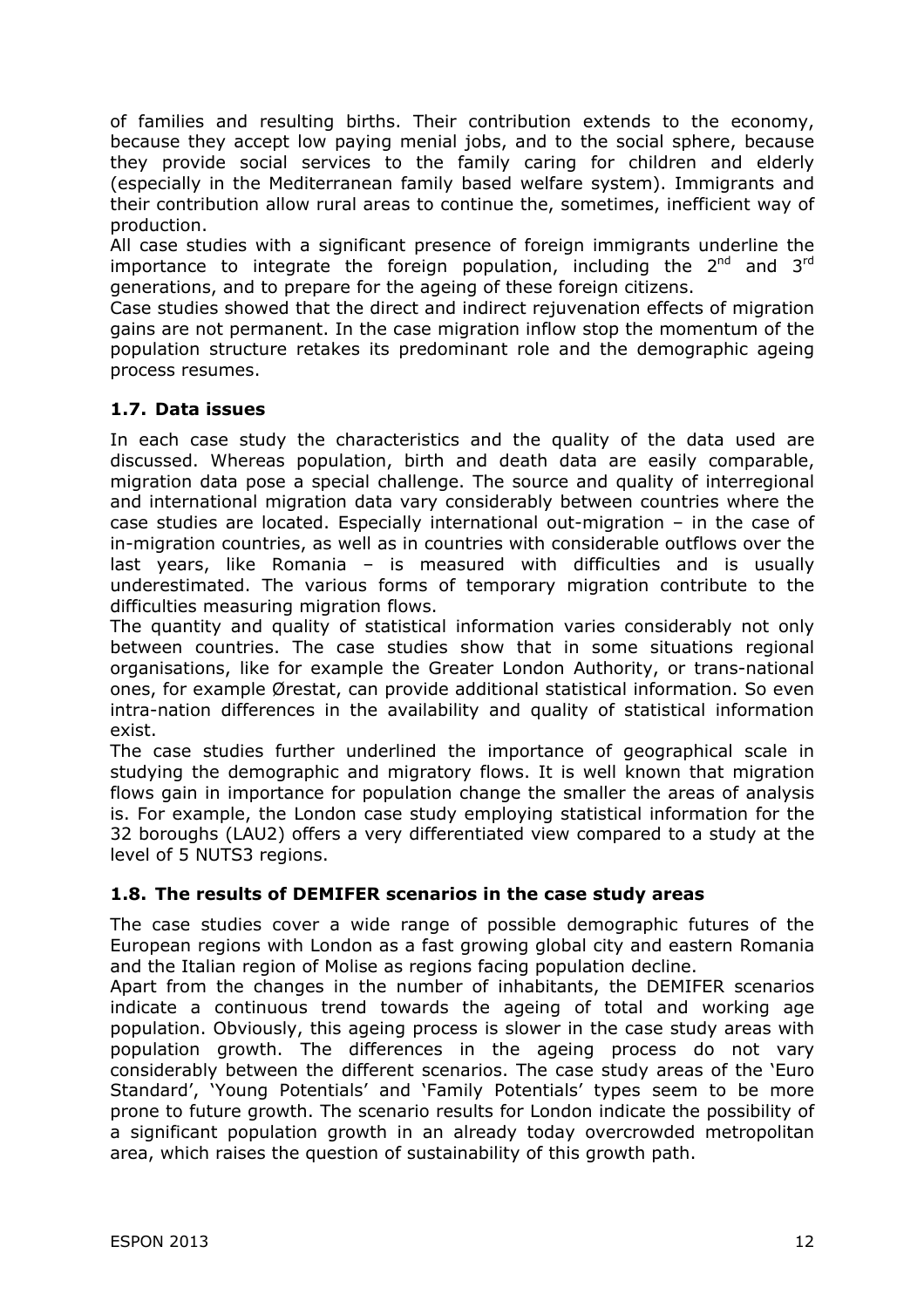|                                                                                                       |       | 2025                        |                             |                                     |                                      |  |
|-------------------------------------------------------------------------------------------------------|-------|-----------------------------|-----------------------------|-------------------------------------|--------------------------------------|--|
| Case study (main city)                                                                                | 2005  | Limited<br>Social<br>Europe | Growing<br>Social<br>Europe | Chal-<br>lenged<br>Market<br>Europe | $Ex-$<br>panding<br>Market<br>Europe |  |
| 1 Jihovýchod-CZ06 (Brno)                                                                              | 98.7  | 84.0                        | 84.8                        | 81.5                                | 82.8                                 |  |
| 2 Oberbayern-DE21 (München)                                                                           | 107.5 | 121.1                       | 124.1                       | 120.3                               | 125.5                                |  |
| 3 Mecklenburg-Vorpommern-DE80 - North-Eastern<br>Germany (Rostock)                                    | 92.2  | 81.3                        | 84.1                        | 80.4                                | 82.9                                 |  |
| $4$ Arnsberg-DEA5 - South-eastern Ruhr agglomeration<br>(Dortmund and Bochum)                         | 99.7  | 90.0                        | 93.0                        | 88.7                                | 92.4                                 |  |
| 5 Cataluña-ES51 (Barcelona)                                                                           | 111.4 | 117.8                       | 124.2                       | 118.5                               | 125.3                                |  |
| 6 Thessalia-GR14 (Larissa)                                                                            | 100.3 | 95.0                        | 98.9                        | 94.2                                | 98.9                                 |  |
| 7 Piemonte-ITC1 (Torino)                                                                              | 101.0 | 107.1                       | 115.9                       | 108.0                               | 117.1                                |  |
| 8 Molise-ITF2 (Campobasso)                                                                            | 97.6  | 91.5                        | 94.4                        | 92.2                                | 94.9                                 |  |
| 9 Nord-Est-RO21 and Sud-Est-RO22 (Iași and Constanța)                                                 | 97.8  | 73.6                        | 72.1                        | 70.1                                | 69.1                                 |  |
| 10 Sydsverige-SE04 with reference to Hovedstaden-DK01<br>and Sjælland-DK02 (Malmö, Lund and Købenavn) | 105.6 | 114.2                       | 119.3                       | 115.2                               | 121.2                                |  |
| 11 West Yorkshire-UKE4 (Bradford and Leeds)                                                           | 101.5 | 119.8                       | 127.0                       | 120.2                               | 128.8                                |  |
| 12 London-UKI (UKI1 and UKI2)                                                                         | 107.6 | 128.1                       | 140.0                       | 132.6                               | 146.1                                |  |
|                                                                                                       |       |                             |                             | Course: DEMIEED Cooperin            |                                      |  |

#### **Table 3 Population change in the case study areas 1993-2025 for different policy scenarios (Population 1993=100)**

Source: DEMIFER Scenarios

#### **1.9. Policy issues as conclusions of the case studies**

The case studies could not contribute in detail to policy issues of DEMIFER. The policies regarding demographic change at the regional level are in most cases soft policies and linked more often to the aim of furthering socio-economic development in the region. Regarding the demographic change the policy domains of greatest interest are policies towards the elderly and towards immigrants.

Well-off regions can deal, adapt and cope with demographic challenges more easily, only because of the fact that they have more resources, not only financial, at hand to devise and to actuate policies in the areas of population ageing, immigration and the family. Also contextual aspects, like politico-institutional and cultural traditions, are relevant features of a territory and elements of differentiation between the single local cases that interact with the other local resources to define and to explain the economic performance and the demographic trends.

During the years analysed in the case study areas important demographic change took place, however, the direct social and economic consequences could be observed only in a limited way. In the demographic realm long-term trends are more important, whereas short-term trends are often covered by social and economic changes. The case studies confirm an underlying preoccupation with the consequences of the changes in numbers – population growth and population decline, the process of population ageing and of immigration.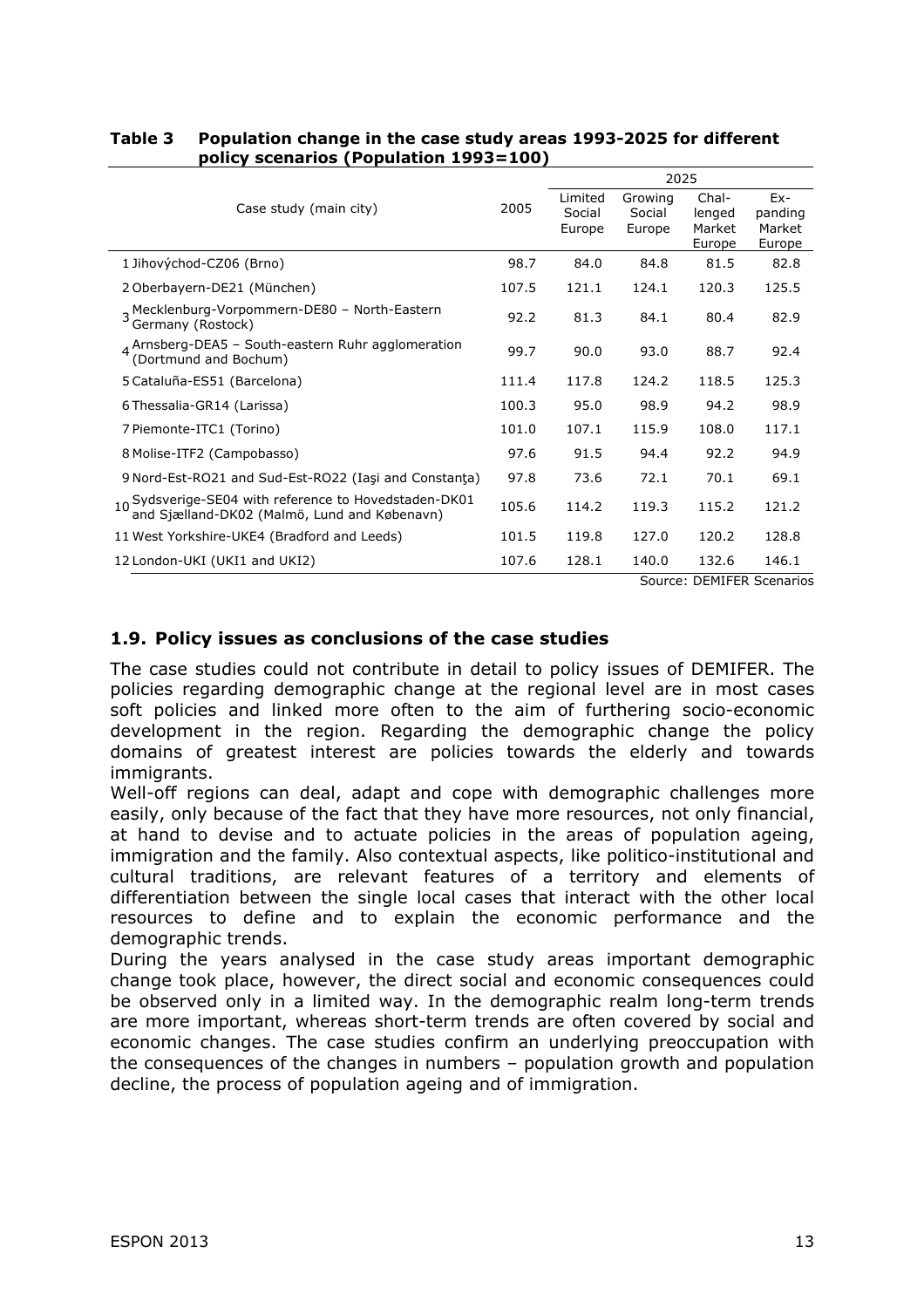## **Case study 1: Jihovýchod (CZ06)**

Eva Janská and Zdeněk Čermák

Case study report:

DEMIFER\_Deliverable12\_1\_CZ06Jihovychod.pdf

## **Case study 2: Euro Standard in München and its region – Oberbayern (DE21)**

Frank Heins and Hansjörg Bucher

Case study report:

DEMIFER\_Deliverable12\_2\_DE21Oberbayern.pdf

and a separate file with data:

DEMIFER\_Deliverable12\_2\_DE21Oberbayern\_Data.xls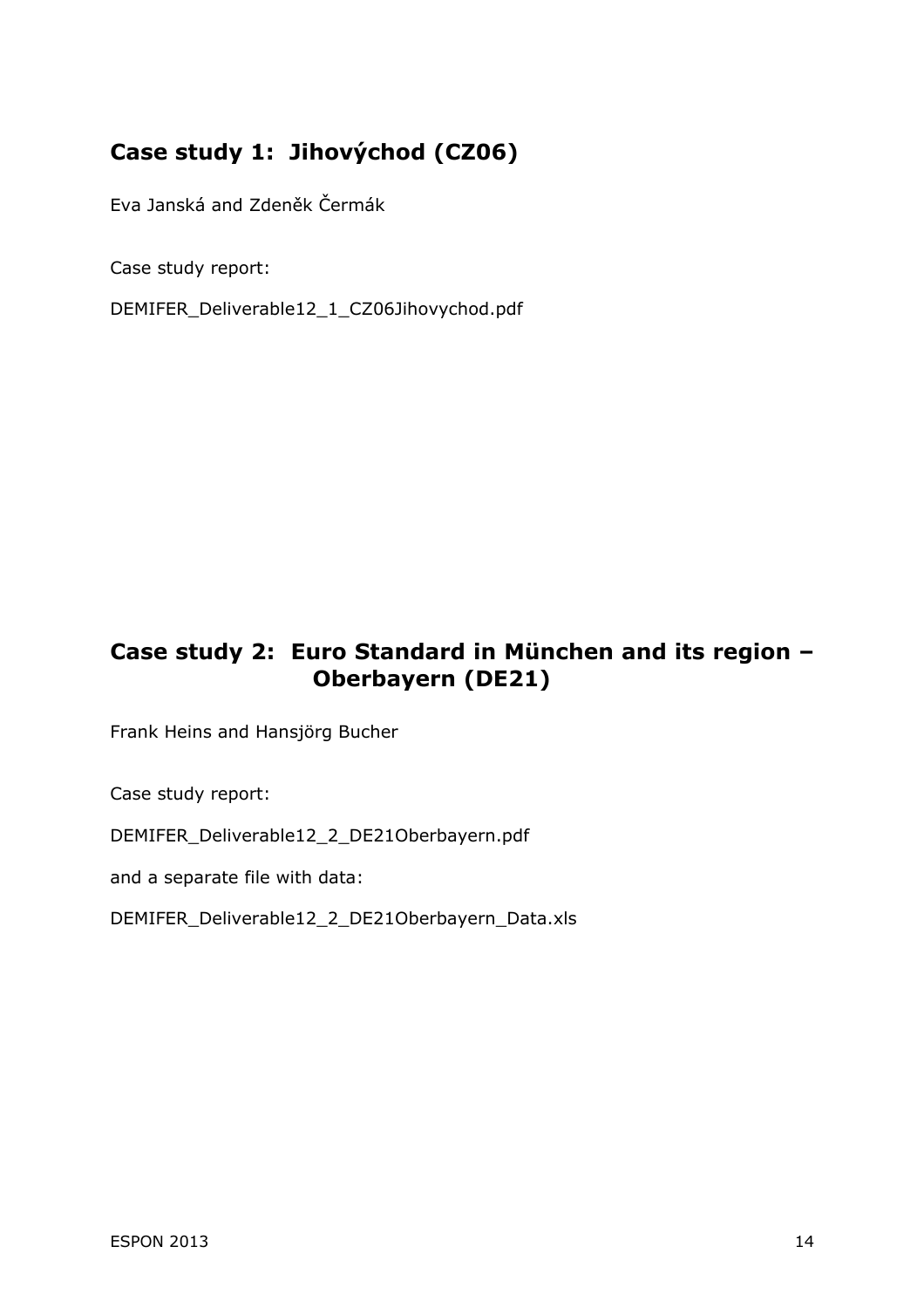## **Case study 3: Challenge of decline in Eastern Germany – Mecklenburg-Vorpommern (DE80)**

Frank Heins and Hansjörg Bucher

Case study report:

DEMIFER\_Deliverable12\_3\_DE80Mecklenburg-Vorpommern.pdf

and a separate file with data:

DEMIFER\_Deliverable12\_3\_DE80Mecklenburg-Vorpommern\_Data.xls

## **Case study 4: Challenge of decline in the Southern Ruhr area – Arnsberg (DEA5)**

Frank Heins and Hansjörg Bucher

Case study report:

DEMIFER\_Deliverable12\_4\_DEA5Arnsberg.pdf

and a separate file with data:

DEMIFER\_Deliverable12\_4\_DEA5Arnsberg\_Data.xls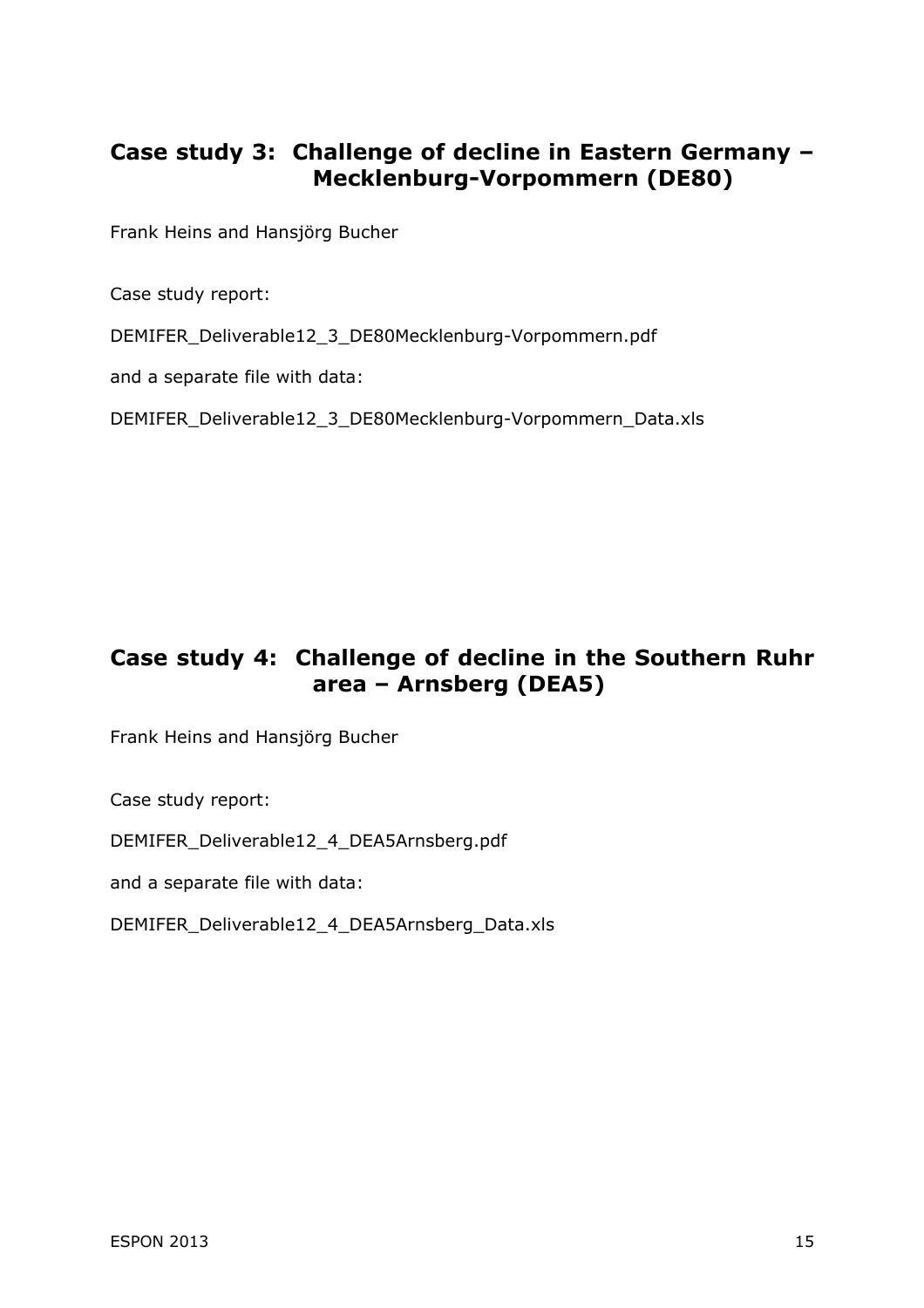## **Case study 5: Cataluña (ES51)**

Corrado Bonifazi and Massimiliano Crisci

Case study report:

DEMIFER\_Deliverable12\_5\_ES51Cataluna.pdf

## **Case study 6: Thessalia – 'Challenge of decline' poorly faced by immigration (GR14)**

Minas Angelidis and Gabriella Karka

Case study report:

DEMIFER\_Deliverable12\_6\_GR14Thessalia.pdf

and a separate file with data:

DEMIFER\_Deliverable12\_6\_GR14Thessalia \_Data.xls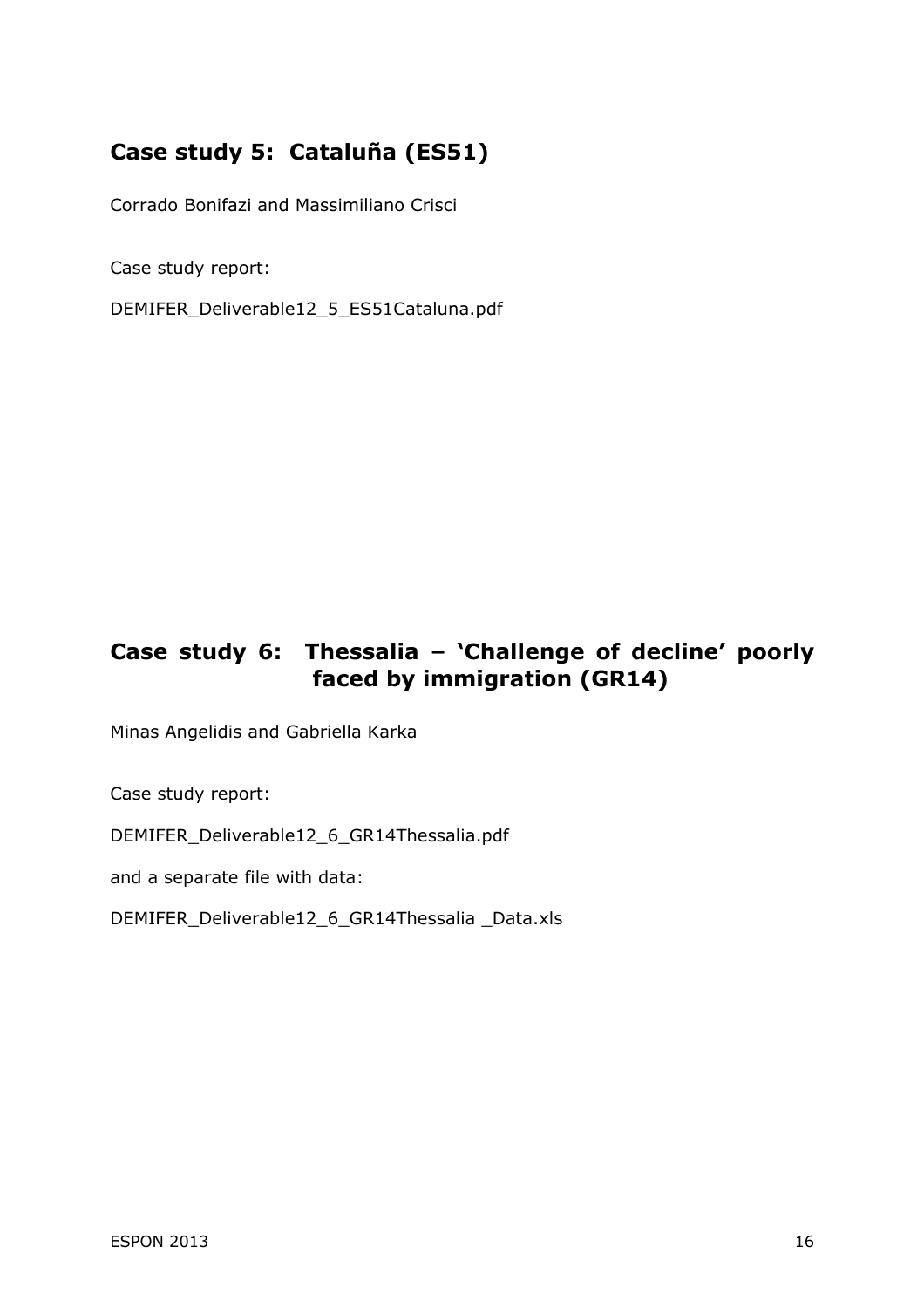## **Case study 7: The Piemonte Region – 'Challenge of ageing' and immigration (ITC1)**

Giuseppe Gesano

Case study report:

DEMIFER\_Deliverable12\_7\_ITC1Piemonte.pdf

and separate files with data for figures and maps:

DEMIFER\_Deliverable12\_7\_ITC1Piemonte \_Figures.xls DEMIFER\_Deliverable12\_7\_ITC1Piemonte \_Maps.xls

## **Case study 8: Molise (ITF2)**

Massimiliano Crisci

Case study report:

DEMIFER\_Deliverable12\_8\_ITF2Molise.pdf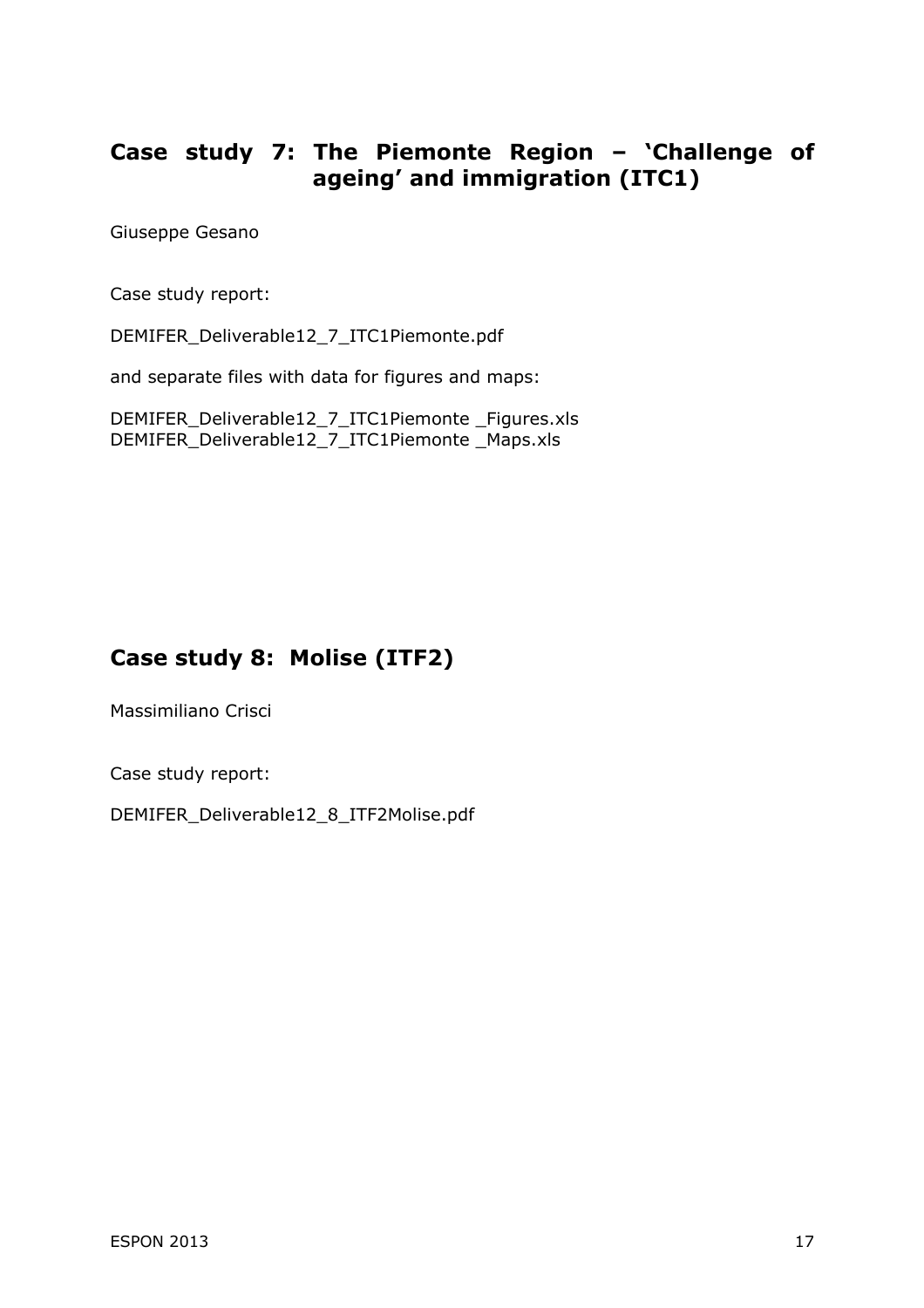## **Case study 9: The Romanian Macroregion 2 – A Challenge for the European Regional Development (Nord-Est RO21 and Sud-Est RO22 Regions)**

Carmen Beatrice Păuna

Case study report:

DEMIFER\_Deliverable12\_9\_RO21\_RO22Nord-Est\_Sud-Est.pdf

## **Case study 10: Sydsverige – 'Euro standard' in a crossborder region (SE22)**

Giuseppe Gesano

Case study report:

DEMIFER\_Deliverable12\_10\_SE22Sydsverige.pdf

and separate files with data for figures and maps:

DEMIFER\_Deliverable12\_10\_SE22Sydsverige \_Figures.xls DEMIFER\_Deliverable12\_10\_SE22Sydsverige \_Maps.xls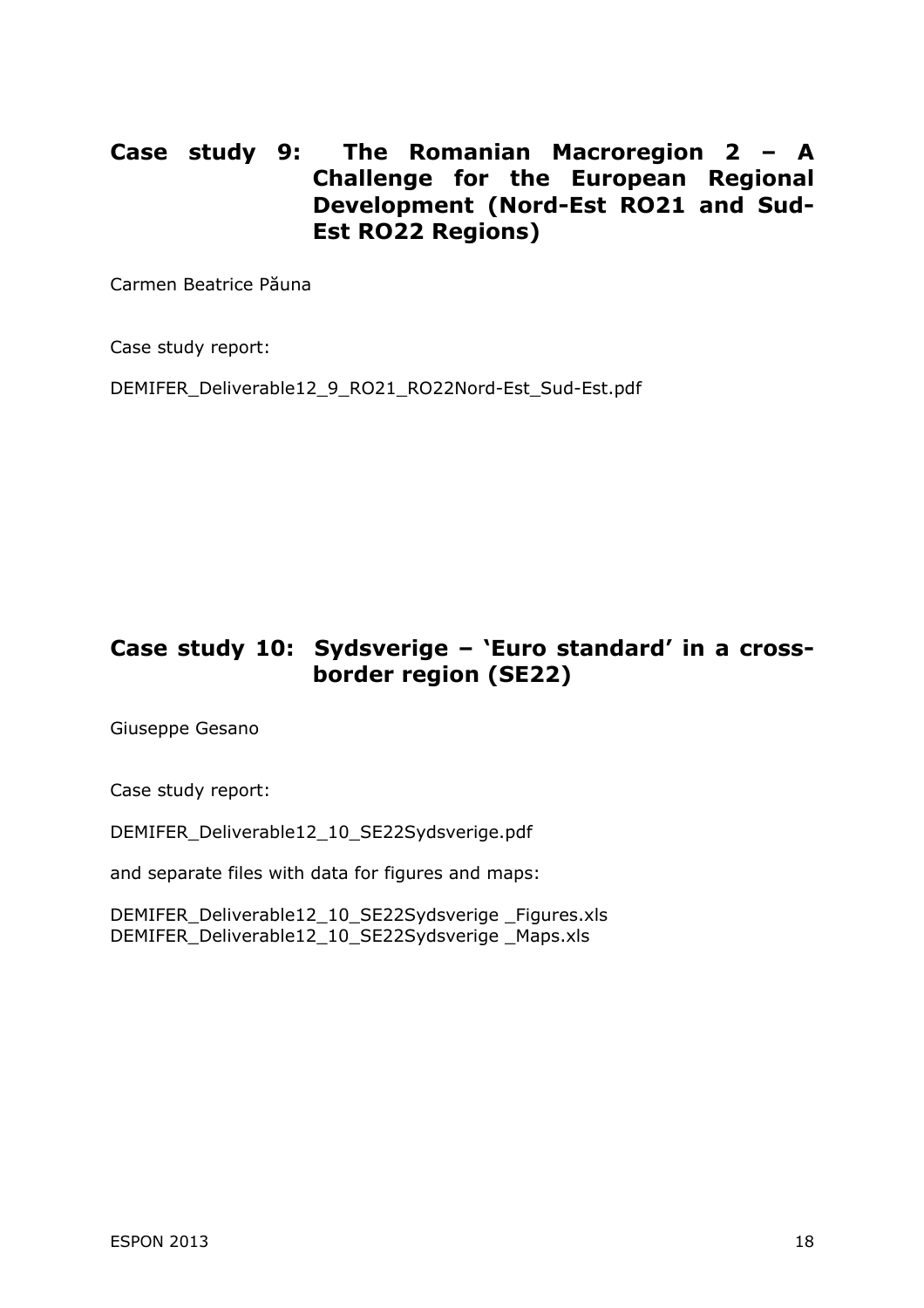## **Case study 11: West Yorkshire (UKE4)**

Phil Rees, John Stillwell, Peter Boden, Adam Dennett

Case study report:

DEMIFER\_Deliverable12\_11\_UKE4West\_Yorkshire.pdf

## **Case study 12: Inner and Outer London (UKI1, UKI2)**

Phil Rees, John Stillwell, Peter Boden, Adam Dennett

Case study report:

DEMIFER\_Deliverable12\_12\_UKI1\_UKI2Inner\_and\_Outer\_London.pdf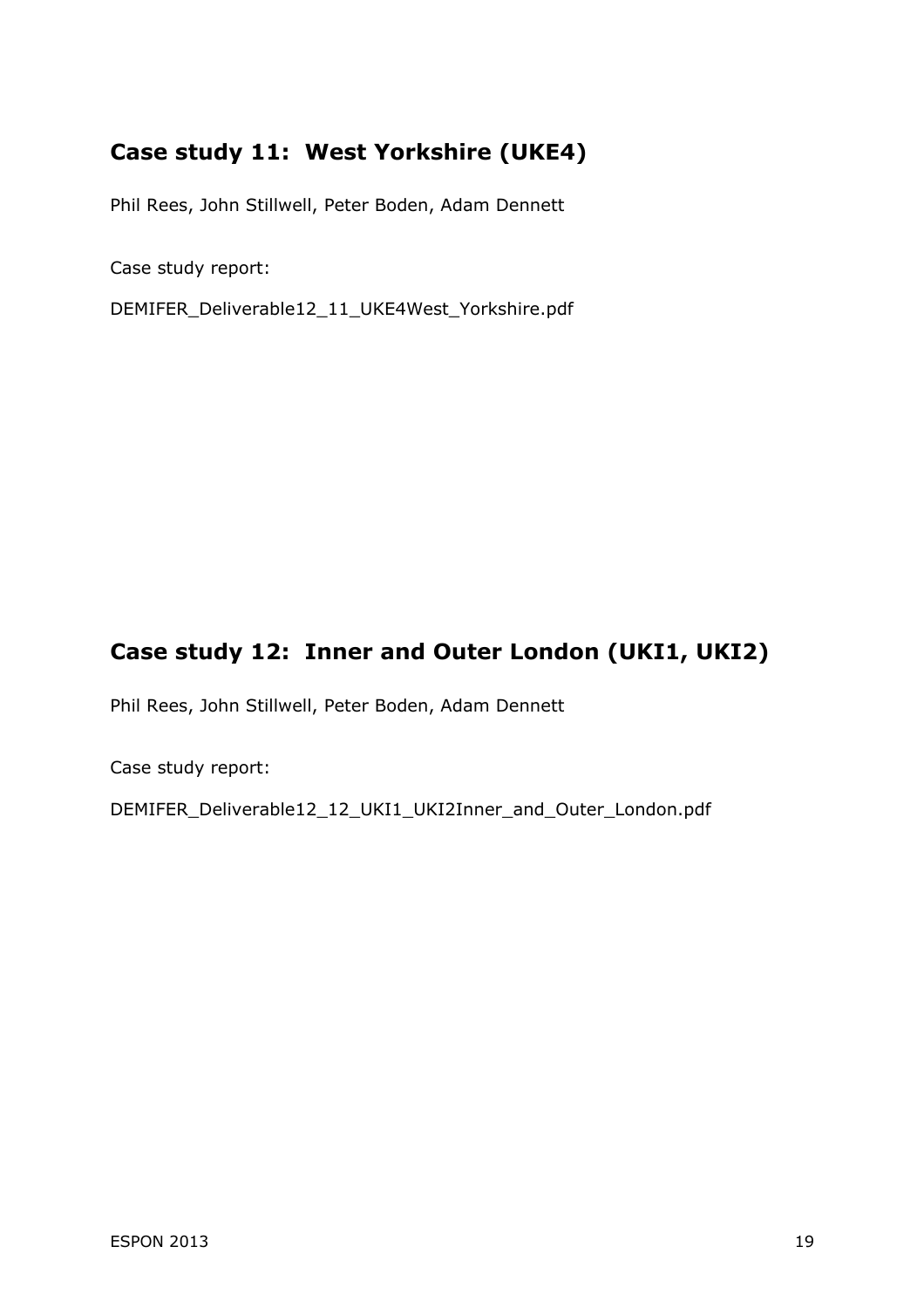## **Annex I – The case study areas (NUTS2 regions) and their NUTS3 regions and/or more detailed sub-divisions**

| Case<br>study           | Code            | <b>Name</b>                                 | Case<br>study | Code           | <b>Name</b>                           |
|-------------------------|-----------------|---------------------------------------------|---------------|----------------|---------------------------------------|
|                         |                 |                                             |               |                |                                       |
|                         | CZ              | Ceska Republika                             |               |                | DE809 Güstrow                         |
|                         | <b>CZ06</b>     | Jihovýchod                                  |               |                | DE80A Ludwigslust                     |
|                         |                 | CZ061 Vysocina                              |               |                | DE80B Mecklenburg-Strelitz            |
|                         |                 | Havlíčkův                                   |               |                | DE80C Müritz<br>DE80D Nordvorpommern  |
|                         |                 | Jihlava<br>Pelhřimov                        |               |                | DE80E Nordwestmecklenburg             |
|                         |                 | Třebíč                                      |               |                | DE80F Ostvorpommern                   |
|                         |                 | Žďár                                        |               |                | DE80G Parchim                         |
|                         |                 | Havlíčkův                                   |               |                | DE80H Rügen                           |
| 1                       |                 | CZ062 Jihomoravsky kraj                     |               |                | DE80I Uecker-Randow                   |
|                         |                 | Blansko                                     |               | <b>DEA</b>     | Nordrhein-Westfalen                   |
|                         |                 | Břeclav                                     |               |                | DEA5 Arnsberg                         |
|                         |                 | <b>Brno</b>                                 |               |                | DEA51 Bochum, Kreisfreie Stadt        |
|                         |                 | Brno-venkov                                 |               |                | DEA52 Dortmund, Kreisfreie Stadt      |
|                         |                 | Hodonín                                     |               |                | DEA53 Hagen, Kreisfreie Stadt         |
|                         |                 | Vyškov                                      |               |                | DEA54 Hamm, Kreisfreie Stadt          |
|                         |                 | Znojmo                                      |               |                | DEA55 Herne, Kreisfreie Stadt         |
|                         |                 |                                             | 4             |                | DEA56 Ennepe-Ruhr-Kreis               |
|                         | DE              | Deutschland                                 |               |                | DEA57 Hochsauerlandkreis              |
|                         | DE <sub>2</sub> | Bayern                                      |               |                | DEA58 Märkischer Kreis                |
|                         | <b>DE21</b>     | Oberbayern                                  |               | DEA59 Olpe     |                                       |
|                         |                 | DE211 Ingolstadt, Kreisfreie Stadt          |               |                | DEA5A Siegen-Wittgenstein             |
|                         |                 | DE212 München, Kreisfreie Stadt             |               |                | DEA5B Soest                           |
|                         |                 | DE213 Rosenheim, Kreisfreie Stadt           |               | DEA5C Unna     |                                       |
|                         |                 | DE214 Altötting                             |               |                |                                       |
|                         |                 | DE215 Berchtesgadener Land                  |               | <b>GR</b>      | Ellada                                |
|                         |                 | DE216 Bad Tölz-Wolfratshausen               |               | GR1            | Voreia Ellada                         |
|                         |                 | DE217 Dachau                                |               |                | <b>GR14 Thessalia</b>                 |
|                         |                 | DE218 Ebersberg<br>DE219 Eichstätt          | 5             |                | GR141 Karditsa<br>GR142 Larisa        |
|                         |                 | DE21A Erding                                |               |                | GR143 Magnisia                        |
|                         |                 | DE21B Freising                              |               |                | GR144 Trikala                         |
| $\overline{\mathbf{2}}$ |                 | DE21C Fürstenfeldbruck                      |               |                |                                       |
|                         |                 | DE21D Garmisch-Partenkirchen                |               | ES             | Espana                                |
|                         |                 | DE21E Landsberg a. Lech                     |               | ES5            | Este                                  |
|                         |                 | DE21F Miesbach                              |               | <b>ES51</b>    | Cataluña                              |
|                         |                 | DE21G Mühldorf a. Inn                       |               |                | ES511 Barcelona                       |
|                         |                 | DE21H München, Landkreis                    | 6             |                | ES512 Girona                          |
|                         |                 | DE21I Neuburg-Schrobenhausen                |               |                | ES513 Lleida                          |
|                         |                 | DE21J   Pfaffenhofen a. d. Ilm              |               |                | ES514 Tarragona                       |
|                         |                 | DE21K Rosenheim, Landkreis                  |               |                |                                       |
|                         | DE21L           | Starnberg                                   |               | IT             | Italia                                |
|                         |                 | DE21M Traunstein<br>DE21N Weilheim-Schongau |               | <b>ITC</b>     | Nord-Ovest                            |
|                         |                 |                                             |               | ITC1           | <b>Piemonte</b>                       |
|                         | DE <sub>2</sub> | Mecklenburg-Vorpommern                      |               | ITC11          | Torino                                |
| 3                       | <b>DE80</b>     | Mecklenburg-Vorpommern                      |               | ITC12          | Vercelli                              |
|                         |                 | DE801 Greifswald, Kreisfreie Stadt          | 7             | ITC13<br>ITC14 | <b>Biella</b><br>Verbano-Cusio-Ossola |
|                         |                 | DE802 Neubrandenburg, Kreisfreie Stadt      |               | ITC15          | Novara                                |
|                         |                 | DE803 Rostock, Kreisfreie Stadt             |               | ITC16          | Cuneo                                 |
|                         |                 | DE804 Schwerin, Kreisfreie Stadt            |               | ITC17          | Asti                                  |
|                         |                 | DE805 Stralsund, Kreisfreie Stadt           |               | ITC18          | Alessandria                           |
|                         |                 | DE806 Wismar, Kreisfreie Stadt              |               |                |                                       |
|                         |                 | DE807 Bad Doberan                           |               | ITF            | Sud                                   |

DE808 Demmin

٦